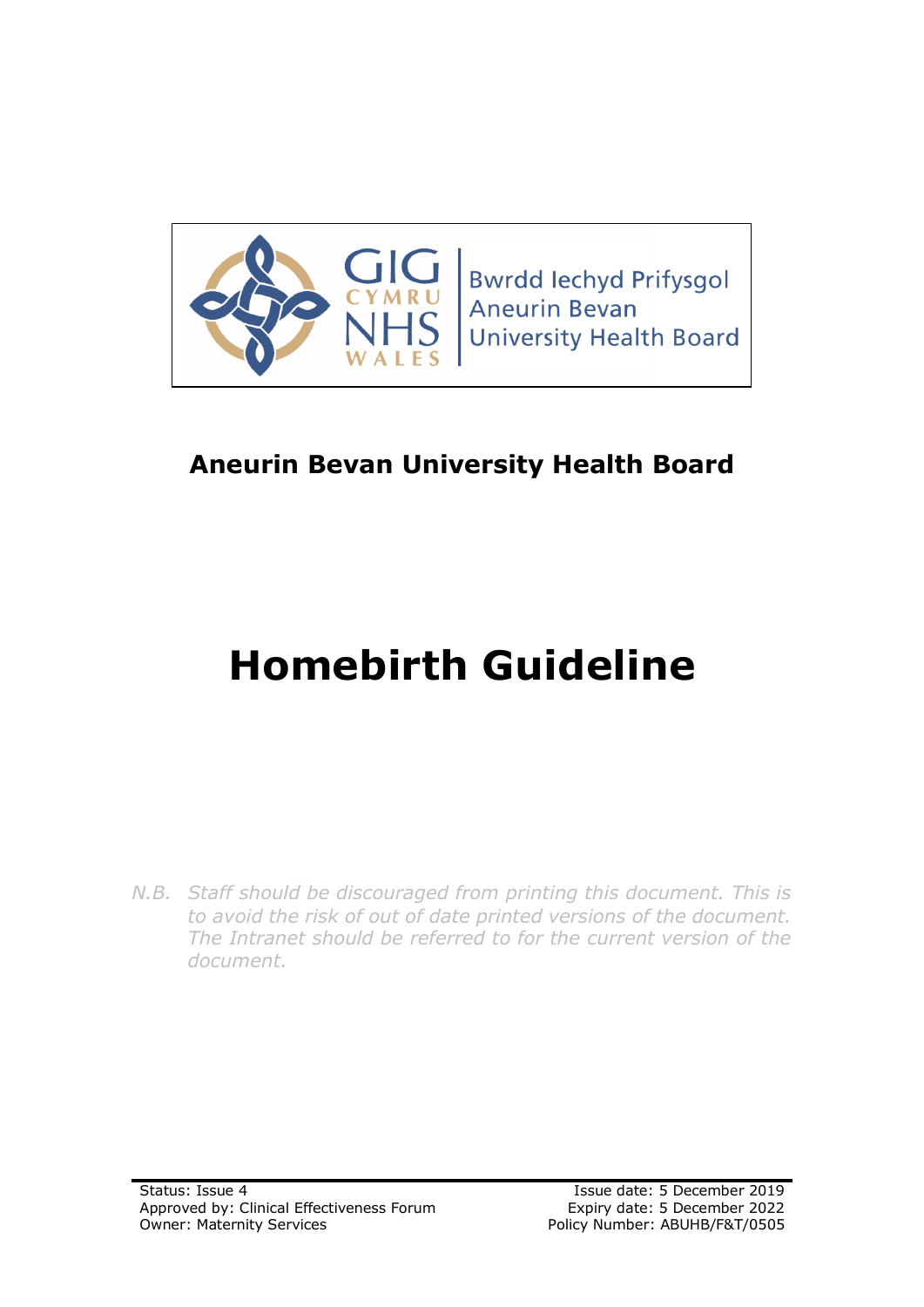# **Contents**

| $\mathbf{1}$            |                                                           |    |
|-------------------------|-----------------------------------------------------------|----|
| $\overline{\mathbf{2}}$ |                                                           |    |
| 3                       |                                                           |    |
| 4                       |                                                           |    |
| 5                       |                                                           |    |
| 6                       |                                                           |    |
| $\overline{\mathbf{z}}$ | Supporting Women's Choice for a Home Birth  10            |    |
| 8                       |                                                           |    |
|                         | 8.1 Home or birth centre birth against medical/ midwifery |    |
|                         |                                                           |    |
|                         | 8.2 Are midwives obliged to attend a woman requesting a   |    |
|                         |                                                           |    |
|                         |                                                           |    |
| 9                       |                                                           |    |
| 10                      |                                                           |    |
| 11                      |                                                           |    |
| 12                      |                                                           | 23 |
|                         |                                                           |    |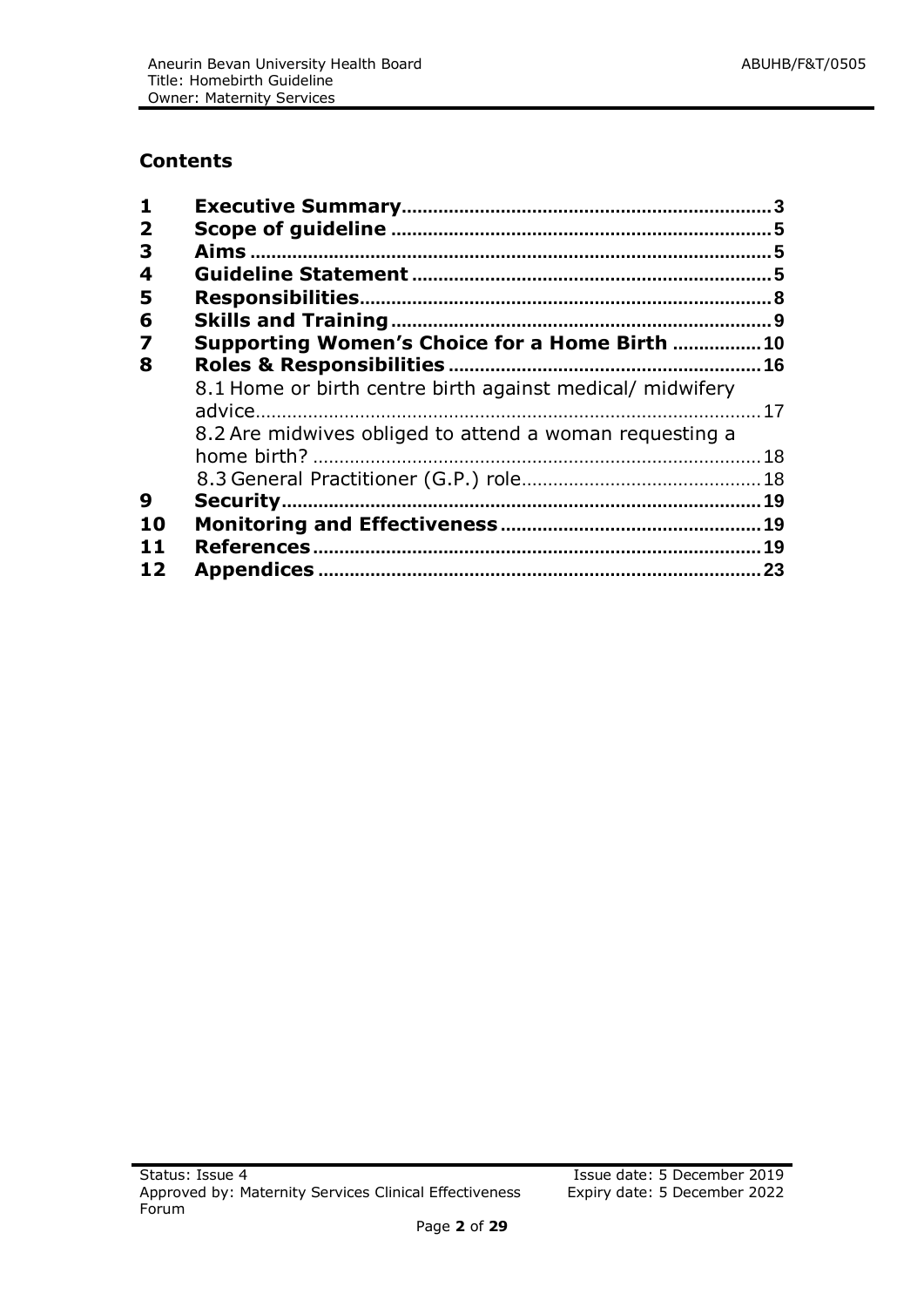# <span id="page-2-0"></span>**1 Executive Summary**

#### **Quick Guide to a Home Birth**

- 1. Ensure that women are informed of choices in respect of choice of place of birth, and are allowed time to make a truly informed decision. Utilize birth place decisions leaflet (Coxon, 2014).
- 2. Use the booking criteria for place of birth outlined for Midwiferyled care (MLC) or that in the All Wales Midwifeled Care Guidelines (Davies and Lewis, 2017).
- 3. Complete booking form for a home birth and ensure that details are kept on file in the community office.
- 4. If a woman requests a home birth, but has additional complications that may be of concern, the midwife must inform her manager and the clinical supervisor for midwives.
- 5. The midwife must complete the Clinical Alert Form (Appendix 1) as it is important for the mother and baby's safety that there is a detailed plan of care. This document should be loaded onto CWS and an alert put on CSC.
- 6. Midwives should continue to provide care and support and make appropriate arrangements for the labour and birth of the baby.
- 7. The Information for Homebirth form is to be completed (Appendix 2).
- 8. The midwife may offer women the opportunity to access an ultrasound scan for fetal presentation at 37 weeks gestation if there is any concern about the presentation.
- 9. A birth plan should be discussed with women using the information detailed in the Information for Homebirth form (Appendix 2).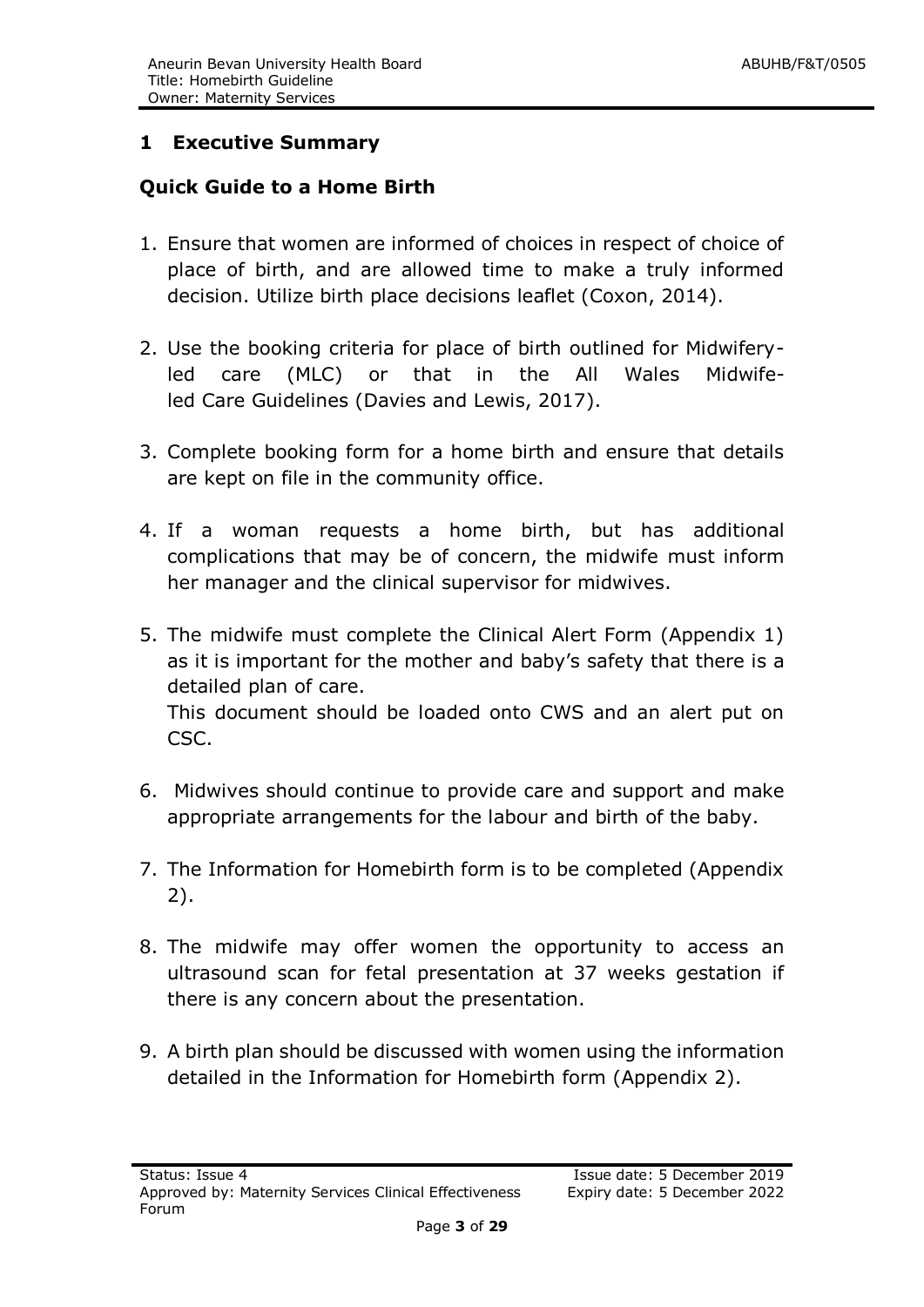- 10. Community midwives will be made aware of all planned home births and street maps with OS grid reference provided where possible in the homebirth file in the community office.
- 11. Two midwives should attend a woman for the second stage of labour to provide assistance and support. Consideration must be given to the Lone Worker Policy. If at any time a midwife feels the need for extra support at a home birth, she must call a second midwife or the Clinical Supervisor for Midwives on call for advice.
- 12. Complete all records at the time or as soon as possible after an event, recording if the notes are written sometime after the event (Nursing and Midwifery Council (NMC), 2018a) using the All Wales Clinical Pathway for Normal Labour (2003).
- 13. The GP will be informed of the birth. Neonatal examination will need to be arranged by the midwife within 72 hours of the birth. This may be performed by an appropriately qualified midwife, G.P., or hospital Paediatrician.
- 14. Any emergency procedures will be dealt with in accordance with the Standards of Competence for Registered Midwives(NMC, 2018b), The Code (NMC, 2018a) and the All Wales Midwife-led Care Guidelines (Davies and Lewis, 2017). The woman/baby is transferred into hospital if their condition warrants admission. An emergency ambulance is called to attend with paramedics. The Midwife will inform the receiving unit of the impending admission and condition of the woman/baby using the SBAR format, ensuring prompt attendance, review and treatment on arrival by a Consultant Obstetrician or a senior member of the team. The transfer form (Appendix 3) must be completed.
- 15. The midwife will remain with the woman/family for a minimum of one hour after home birth, or for as long as necessary to ensure wellbeing.
- 16. Following the birth the midwife will dispose of the equipment and placenta at the local maternity department, where computer records of delivery will be completed and the handheld notes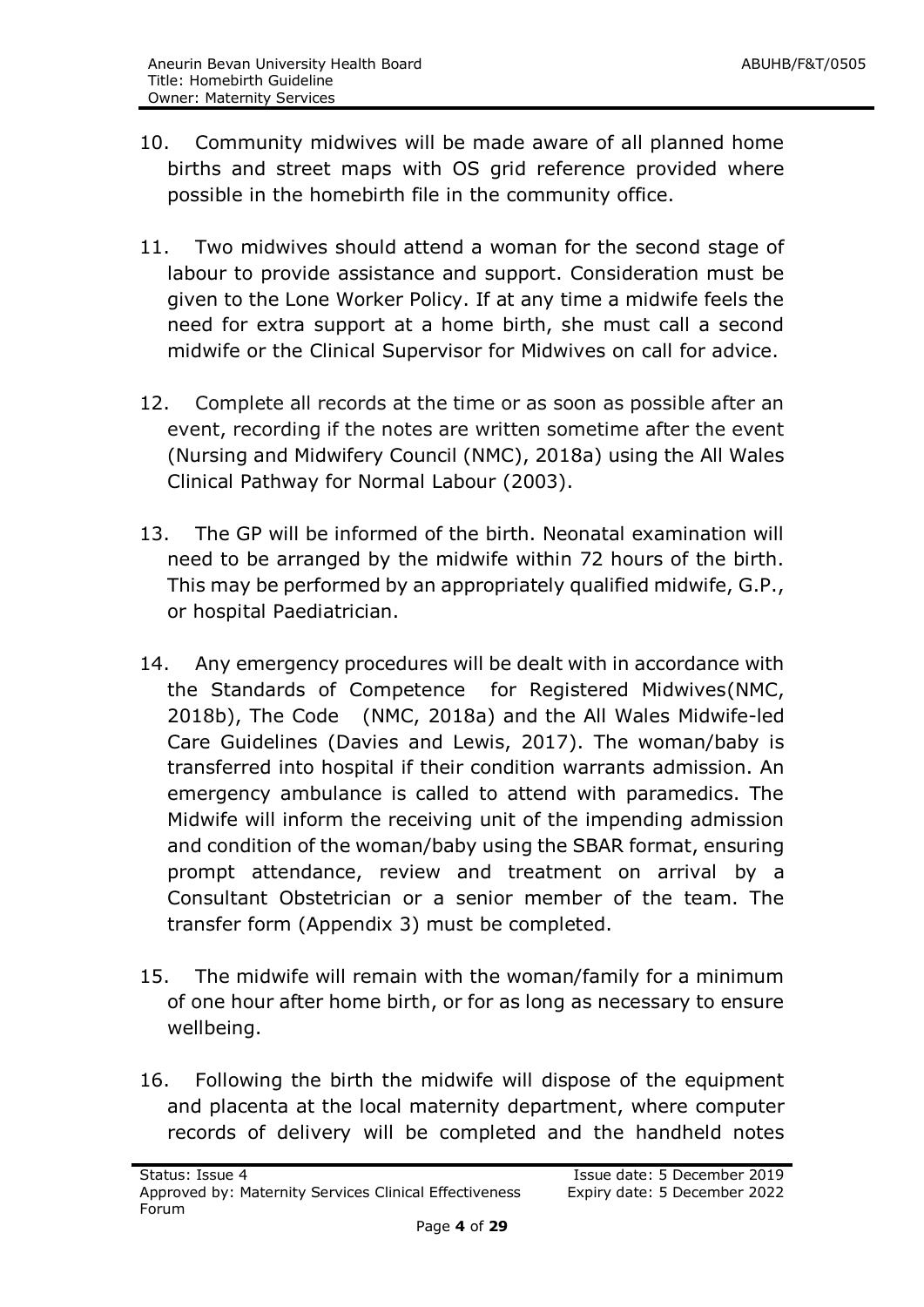containing the midwife's hand written records of the birth and can be returned.

# <span id="page-4-0"></span>**2 Scope of guideline**

Aneurin Bevan University Health Board Maternity Services will provide women with information to enable them to make an informed decision about where to give birth. Midwives support women in their choice of home birth providing information on available local services and ensure that those who choose to give birth at home are supported throughout their experience.

# <span id="page-4-1"></span>**3 Aims**

This guideline aims to inform all healthcare professional providing maternity services for women and their families with the information regarding home birth. Aneurin Bevan University Health Board Maternity Services will provide women with information to enable them to make an informed decision about where to give birth. Midwives support women in their choice of home birth by providing information on available local services and ensure that those that women who choose to give birth at home are suitable for this place of birth, or that their individual circumstances are explored in detail in order that they are supported throughout their experience.

# <span id="page-4-2"></span>**4 Guideline Statement**

There is significant global variation in the acceptance of home birth as a positive choice for women and their families (Ashley and Weaver, 2012). The home birth rate in the Netherlands is the highest in the developed world at 30%, whereas the United States, Sweden, Finland and Ireland have rates of less than 1% (Hendrix et al, 2009). The UK is perceived to have a positive attitude towards homebirth, however, with a homebirth rate of 2.5% in Wales (Office for National Statistics, 2019), it could be argued that many women continue to view a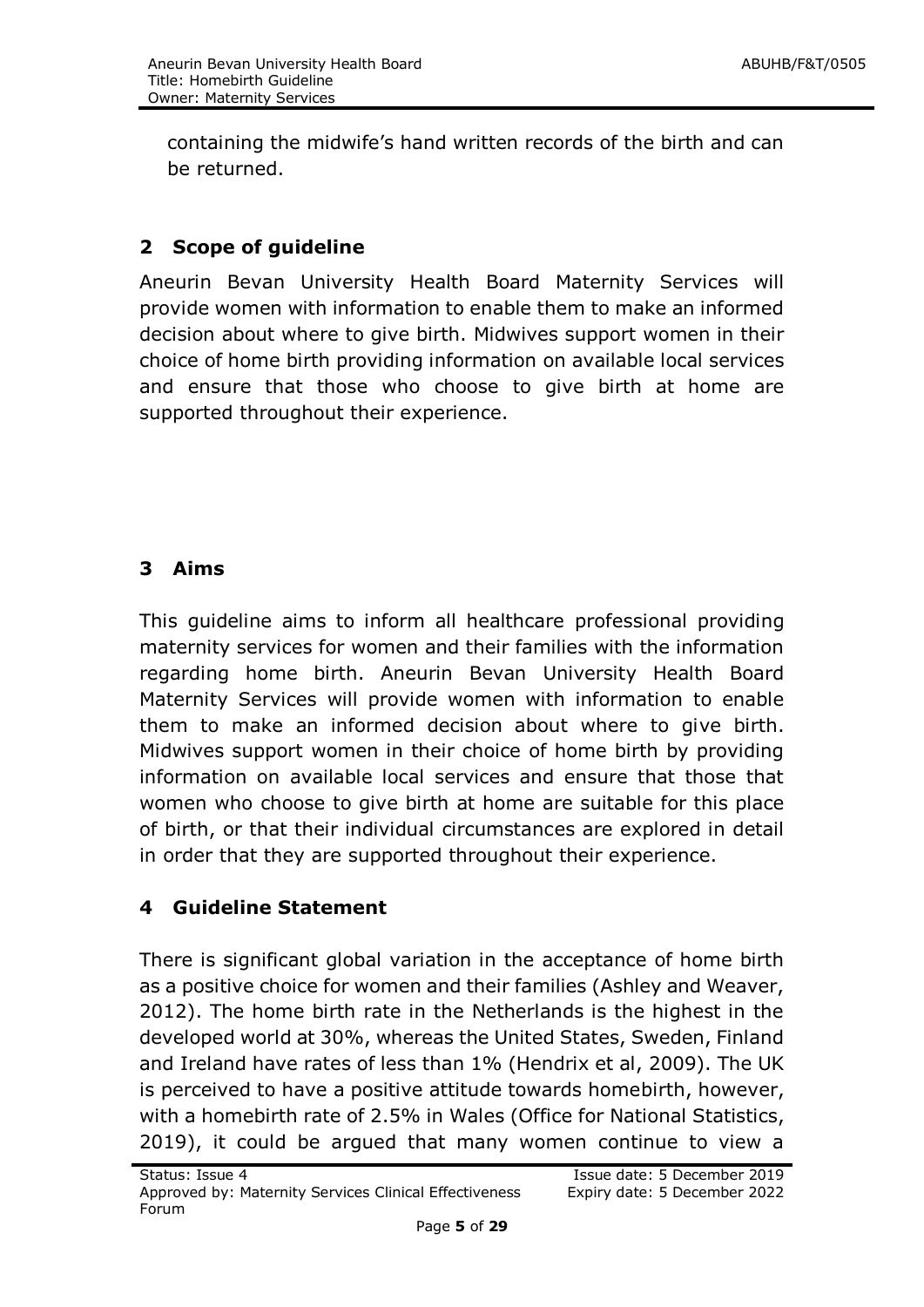hospital or birth centre birth as the most realistic option. It is important to note that the National Maternity Review (2016) found that 10% of women would prefer a homebirth but only 2% of women realised their goal to have a homebirth. The recent 'Your Birth – We Care' survey (Consultant Midwives Cymru, 2018) found that in Wales, 7.5% of women planned a home birth and 4.9% of women had a homebirth. This was further segregated into 4.6% of nulliparous women planning a homebirth and 2.8% of nulliparous women achieving a homebirth, and 10.4% of multiparous women planning a homebirth and 7.1% of multiparous women achieving a homebirth (Consultant Midwives Cymru, 2018).

The Department of Health and Welsh Government support home birth as an option for women (Welsh Assembly Government, 2019). This is a recommendation which is echoed by the National Institute for Health and Care Excellence (NICE) (2017) guidelines for *Intrapartum care for healthy women and babies*, which states that women should be advised that planning to birth at home or in a midwifery led area has positive associations with increased rates of spontaneous vaginal births. Some regions in the UK have improved their home birth rate with dedicated teams of midwives supporting and promoting home birth. In 2011 a team of midwives from Northampton General Hospital gained one of the UK's top midwifery prizes for their work on home births (NGH, 2011).

Maternity Matters (DOH, 2007) recognized the evidence in favour of home birth, advocating that women should be offered access to a wide choice of services when deciding where to give birth. This was echoed in Midwifery 2020 – Delivering Expectations (DOH, 2010), where there is a proposed shift of focus from hospital to community based services, with the emphasis on encouraging normal birth and reducing unnecessary intervention. The vision for maternity services in Wales (Welsh Assembly Government, 2019) supports women's choice to give birth at home, however, sets no target rates for this.

The recent Birthplace in England prospective cohort study (Birthplace in England Collaborative Group, 2011) suggests that for women planning to give birth to their **second or subsequent baby** at home,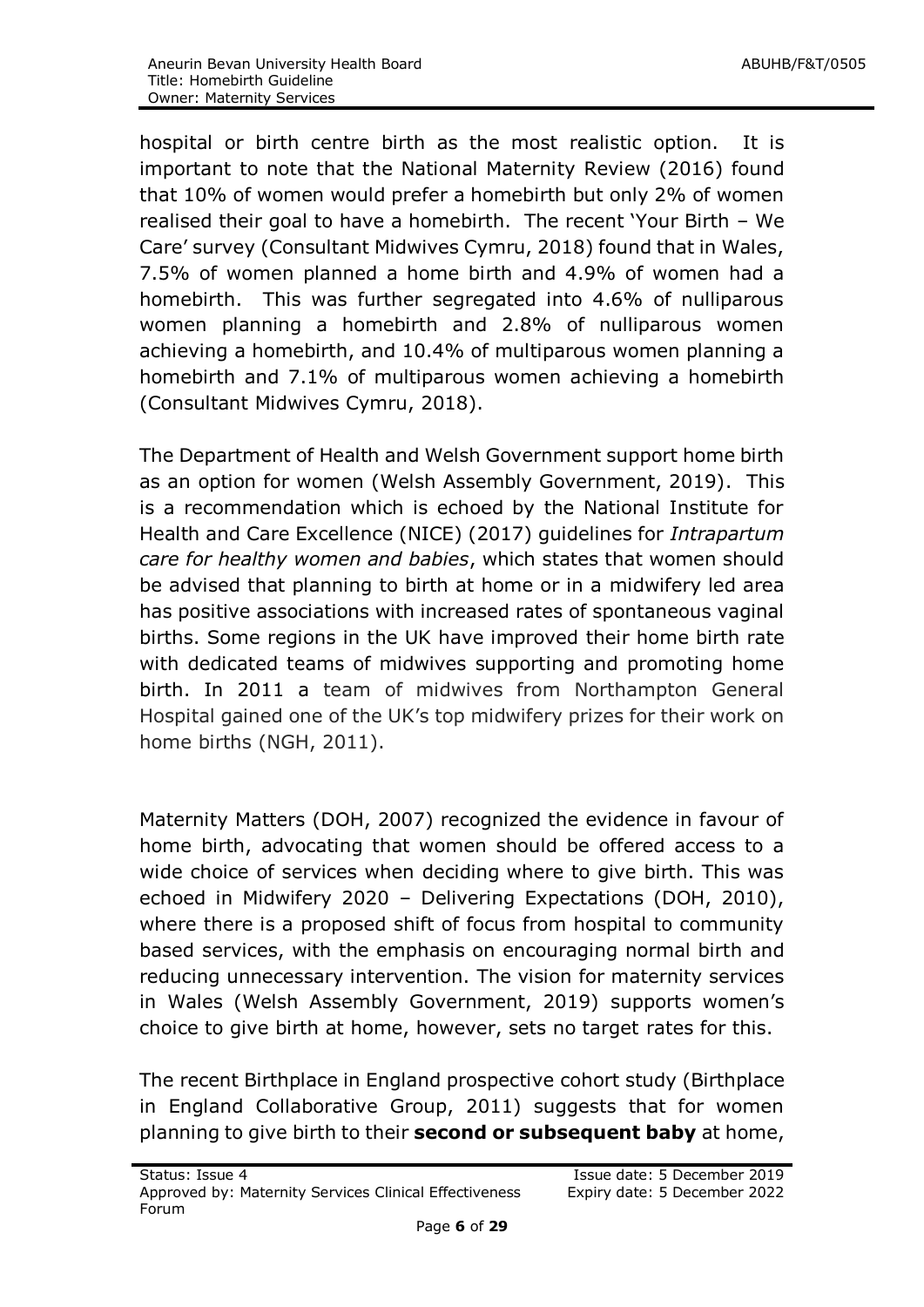there appears to be no difference in outcomes for babies when compared to planned births in obstetric units. For women having their first baby, however, it is suggested that a planned home birth increases the risk for the baby compared to giving birth in an obstetric unit. For nulliparous women, there were 9.3 adverse perinatal outcome events per 1000 planned home births compared with 5.3 per 1000 births for births planned in obstetric units, and this finding was statistically significant. Additionally the study found that for women having a first baby, the peripartum transfer rate was 45% for planned home births, compared to 10% in women having a second or subsequent baby at home.

A distinction needs to be made between women who plan for a home birth and those who have an unintended home birth, as unintended home births or women who received no antenatal care are linked to a higher rate of both maternal and perinatal complications (Lazić and Takač, 2011).

There is no reason why home birth should not be offered to women at low risk of complications, however, this recent information regarding the differing risks for babies in first and subsequent home births should be clearly discussed with them and documented in the records of care. Anthony et al (2005) suggest that women have the ability to balance the issues of risk and safety and according to Cheyney (2008), women considering home birth acquire knowledge and assess risk, sometimes using this knowledge to challenge negative attitudes they encounter.

Midwives lead the way in providing choice for women (Edwards, 2006), however, according to Madi and Crow (2003) midwives also hold the power to facilitate decision making or to act as barriers by the lack of information they provide; many women being unaware of home birth as a realistic option. A Study conducted by Andrews (2004a) found that some women seeking home birth perceived a negative attitude from midwives. Interestingly, the women who participated in the 'Your Birth – We Care' survey (Consultant Midwives Cymru, 2018) expressed a lack of meaningful discussion around place of birth, and particularly homebirth, and they felt that this needed to be addressed in order for them to make a fully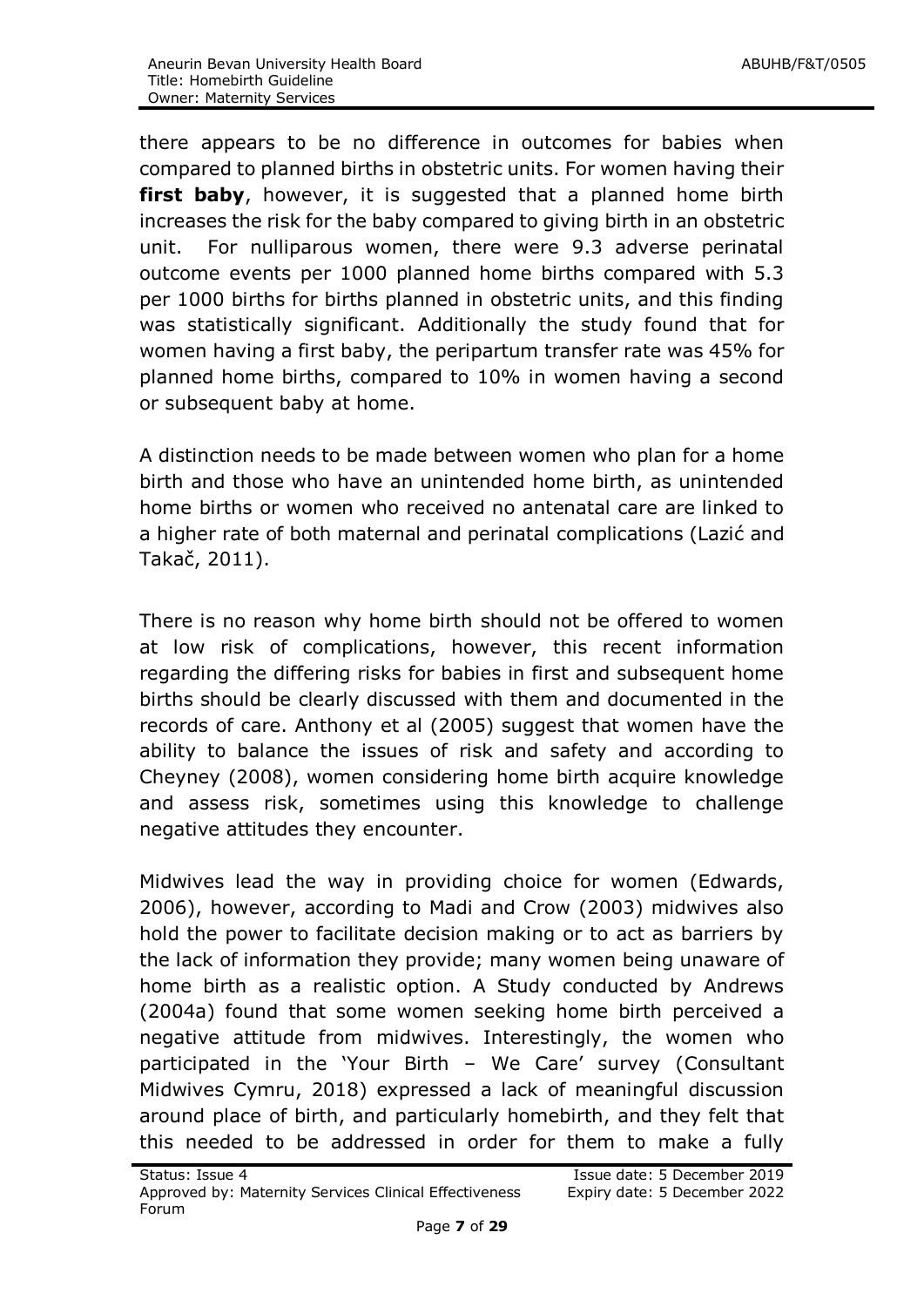informed choice.

Home birth may confer considerable benefits for women and their families. The Birthplace study (Birthplace in England Collaborative Group, 2011) acknowledges the lack of intervention and reduced risk of caesarean section associated with labouring in the home environment. A recent study by social scientists in Southampton (Nove *et al,* 2012), found there to be a significant decrease in the risk of postpartum haemorrhage with women who planned a home birth, however, they acknowledge that further research is required to fully understand the factors influencing this variation.

Women choose to birth at home for many reasons. On occasions a previous negative experience of birth in a hospital environment motivates them to stay at home to maintain control over the birth environment and reduce the risk of medical intervention. Familiarity of environment supports the development of an equal partnership with the attending midwife and a lack of institutional agenda and power. Women often associate home with safety (Andrews, 2004ab; Boucher et al 2009).

Symon et al (2009) suggest that for some women birth at home is an attempt to ensure individualized, continuity of care. Kontoyannis and Katsetos (2008) acknowledge that home is the best place to achieve normality. Women experience less pain at home and use less pharmacological pain relief. The desire to home birth can be viewed as women's rejection of technology in what is a normal physiological process (Van der Hulst et al, 2004). According to Andrews (2004b) partners are more involved in birth at home and it is more likely to feel like a celebratory family event.

A valuable source of information to aid choice can be found at <http://www.nct.org.uk/birth/home-birth-safe>

# <span id="page-7-0"></span>**5 Responsibilities**

It is the responsibility of all midwives to outline appropriate choices regarding place of birth to all women. Homebirth is supported and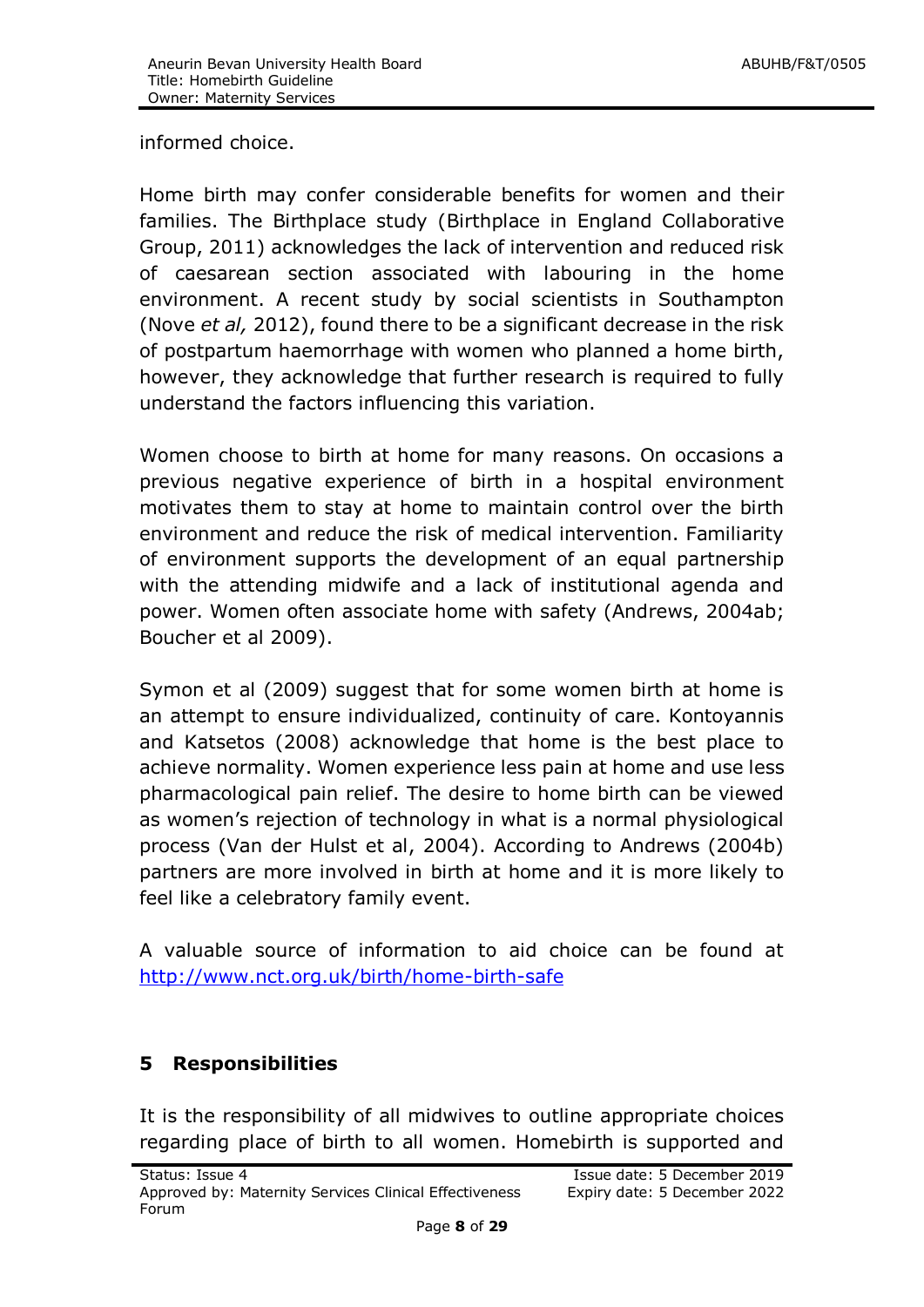promoted by the Head of Midwifery and whole maternity team. Every midwife has a responsibility to familiarise themselves with the homebirth guideline.

# <span id="page-8-0"></span>**6 Skills and Training**

Midwives are experts in normal birth and should be confident and competent to support women to give birth in a variety of settings including the woman's home (Department of Health, 2010). Birth at home is physiologically the same as birth in hospital however; some midwives may consider they do not have the experience to provide care for women requesting a home birth. It is therefore essential that all midwives have the opportunity to discuss their individual training requirements with their supervisor of midwives/line manager to address their learning needs in line with revalidation (NMC, 2019) and maintaining their own competence as per The Code (NMC, 2018a; NMC 2018b).

Midwives must be competent within the home birth environment and may require enhancement or updating of their existing midwifery skills prior to providing home birth services (NMC, 2018b). Midwives are personally accountable for their acts and omissions and must only undertake duties for which they have been trained and assessed as competent as set out in the Code (NMC, 2018a).

Two midwives usually attend a home birth. Although not a legal requirement it is suggested best practice as each midwife provides support to the other and it demonstrates a proactive approach to risk management and security.

All midwives must undertake annual emergency drills updates to enhance their confidence in managing emergencies effectively. All staff should be provided with the opportunity to debrief following an emergency situation to facilitate reflection and promote individual development. In addition to midwives maintaining and updating their own skills and knowledge they are required to undertake the role of mentor to students. Inclusive in the role is facilitating learning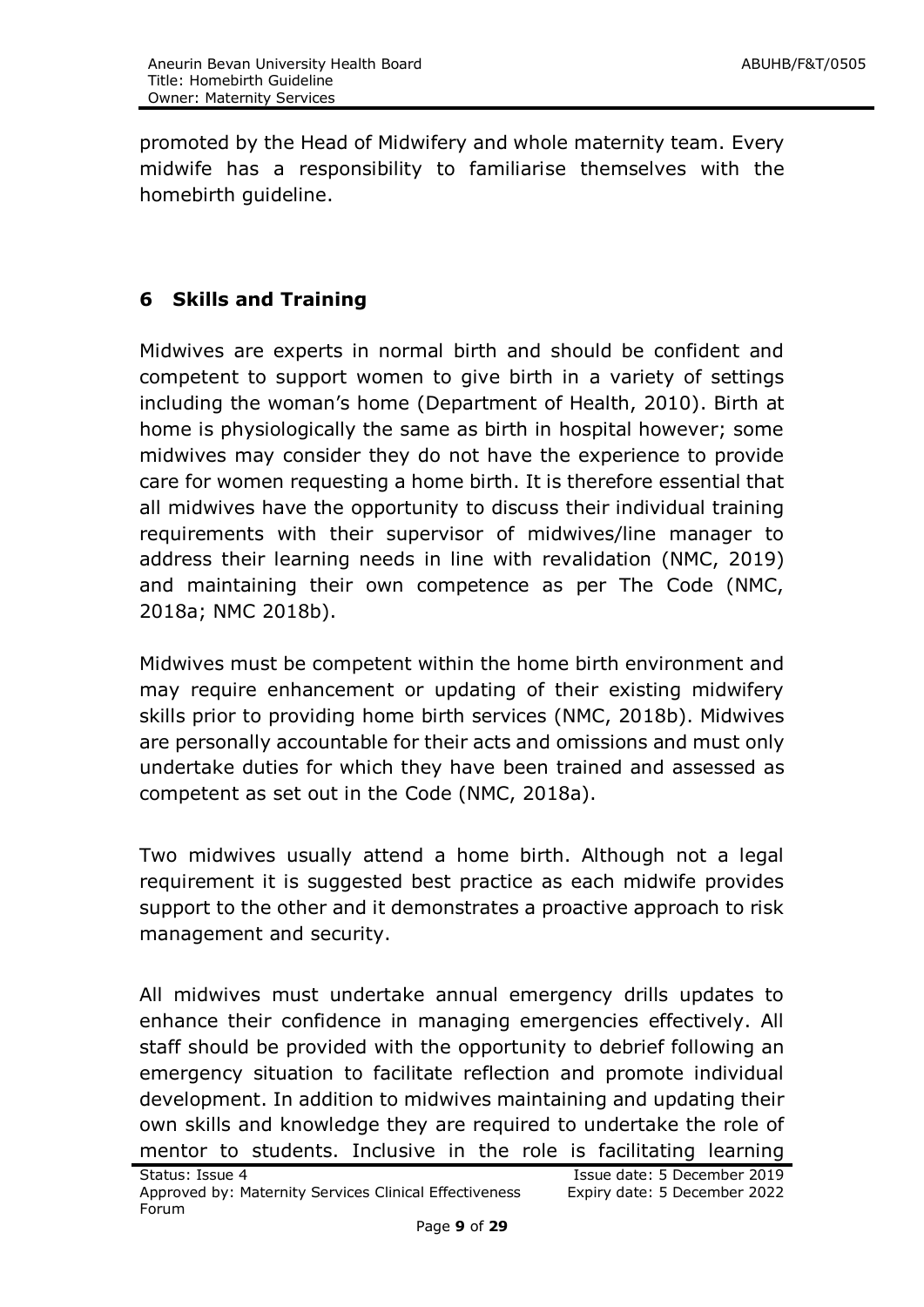opportunities for students to participate in providing care for women who choose a home birth.

The use of the PADR by The Clinical Supervisors for Midwives or manager will help midwives to identify areas in which they feel they require additional training and education.

# <span id="page-9-0"></span>**7 Supporting Women's Choice for a Home Birth**

The woman's decision regarding place of birth does not have to be made at the booking appointment. The choice can be made at any stage during pregnancy or at the onset of labour as long as her medical and obstetric history indicates she is low risk. However, all women should be provided with verbal and written information about local services available (also available on the Health Board intranet) and the risks for both home and hospital birth should be discussed and recorded. One of the recommendations of the 'Your Birth – We Care' survey advocated that women should be given information about birthplace choices as early as possible in the pregnancy so that they have time and information to make an informed choice (Consultant Midwives Cymru, 2018). Women can be directed to the published the results of the 'Birthplace Study' (Birthplace in England Collaborative Group, 2011) in the form of the Birth Place Decisions leaflet (Coxon, 2014). This study reviewed the place of birth for healthy women experiencing a straight forward pregnancy and in terms of adverse perinatal outcomes for babies. This study found that there was no difference between consultant obstetric units, alongside midwifery led units or free standing birth centres. The study did conclude that when healthy women gave birth in a consultant obstetric unit they were more likely to have interventions and less likely to achieve a normal birth. The only statistical difference found in this study was the perinatal mortality rate was increased in women giving birth at home with their first baby. There was a significant increased probability that women having their first baby may need transfer to an obstetric unit compared to women experiencing subsequent births.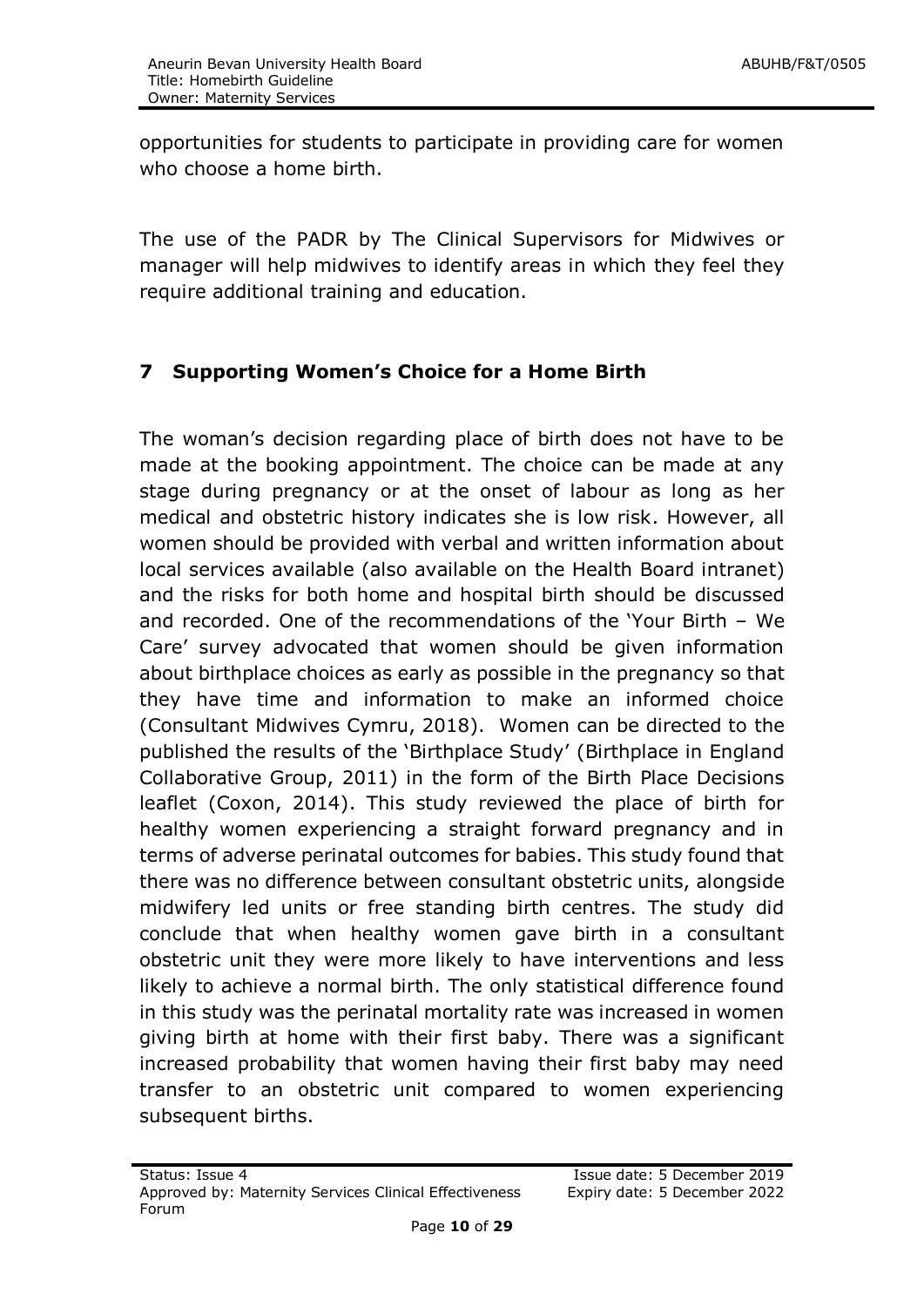When a woman with obstetric or medical risk factors chooses a home birth, a meeting between the woman, her family and the named midwife should be arranged to discuss the potential risks involved. At this point the Pathway for Midwifery Clinical Alerts should be accessed (see Appendix 1) and completed. The Clinical Supervisors for Midwives should be available to discuss cases with midwives after they have seen the woman and devised a plan. The CSfM can go through the plan and support improvement if needed. These must then be uploaded to CWS and a clinic alert placed on CSC.

The woman must be informed about the available emergency services with the anticipation that additional back up may be required. Women must be given accurate information as to the expected times for arrival / transfer by ambulance to the nearest obstetric unit. The midwife will call a 999 emergency ambulance with paramedic team if transfer to a main obstetric unit is required. Ambulance response rates vary according to geographical area and availability. All discussions, advice given and plans for care should be recorded on the Information for homebirth checklist (see Appendix 2) to be filed in the woman's notes (NMC, 2018a).

All women should be advised that a normal labour is considered to commence between 37 and 42 weeks. If labour commences before the  $37<sup>th</sup>$  week they should be informed that a hospital birth is recommended. Women may be offered a membrane sweep at 41 weeks in line with the NICE guideline for antenatal care (2008) and ABUHB guidelines for midwives giving care in community settings (2014). Additionally, if labour does not commence by Term + 12 days the offer of a consultation with a consultant obstetrician to discuss the options for managing post-dates pregnancy should be made. When a woman agrees to induction of labour care is transferred to the obstetrician and a hospital birth will be recommended.

#### **Booking a Home Birth**

When a woman has made a decision to book a home birth the community midwife is responsible for completing the relevant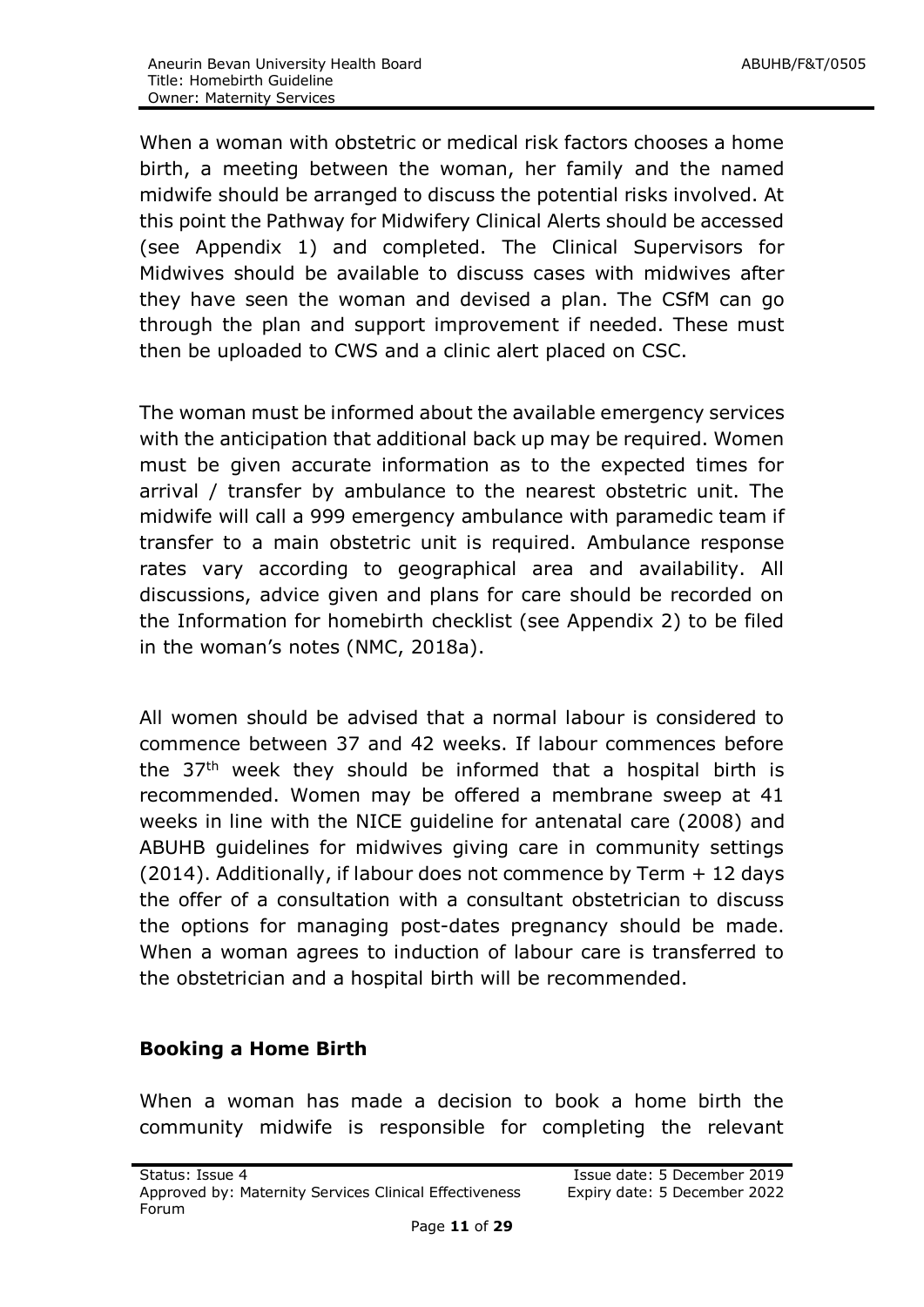documentation. The Information for Homebirths (Appendix 2) should be discussed, completed and signed. The woman's address and clear instructions about its location should be available for every community midwife working within the geographical area. This should be loaded onto the woman's electronic notes and placed in the home birth file.

# **Provision of Antenatal Care**

The midwife will be the lead professional for women who choose a home birth if their history is in line with Midwifery Led Care guidelines. There may be occasions when women choosing a home birth do not comply with Midwife Led Care and in such cases it may be possible to share care with a consultant obstetrician whilst still facilitating a woman's choice to birth at home. The pattern of antenatal care should follow NICE antenatal care guideline (2008) and ABUHB guidelines for midwives giving care in community settings guidelines (2014), however; the number of appointments may be individually tailored according to the woman's needs*.* 

The full range of blood and screening tests should be offered as per hospital services. If the woman and her family choose to have screening ultrasound scans this will be arranged via the local services. In addition the opportunity for a presentation ultrasound scan at 37 weeks may be offered if there are concerns regarding fetal presentation. If a deviation from the normal growth pattern as plotted on the woman's individual growth chart is suspected a referral for a Consultant Obstetric opinion or a midwifery USS should be offered.

# **Preparation for a Home Birth**

 It is the responsibility of the midwife booking the home birth to ensure all community midwives are aware of the address, location, relevant obstetric details and have access to a map of the local area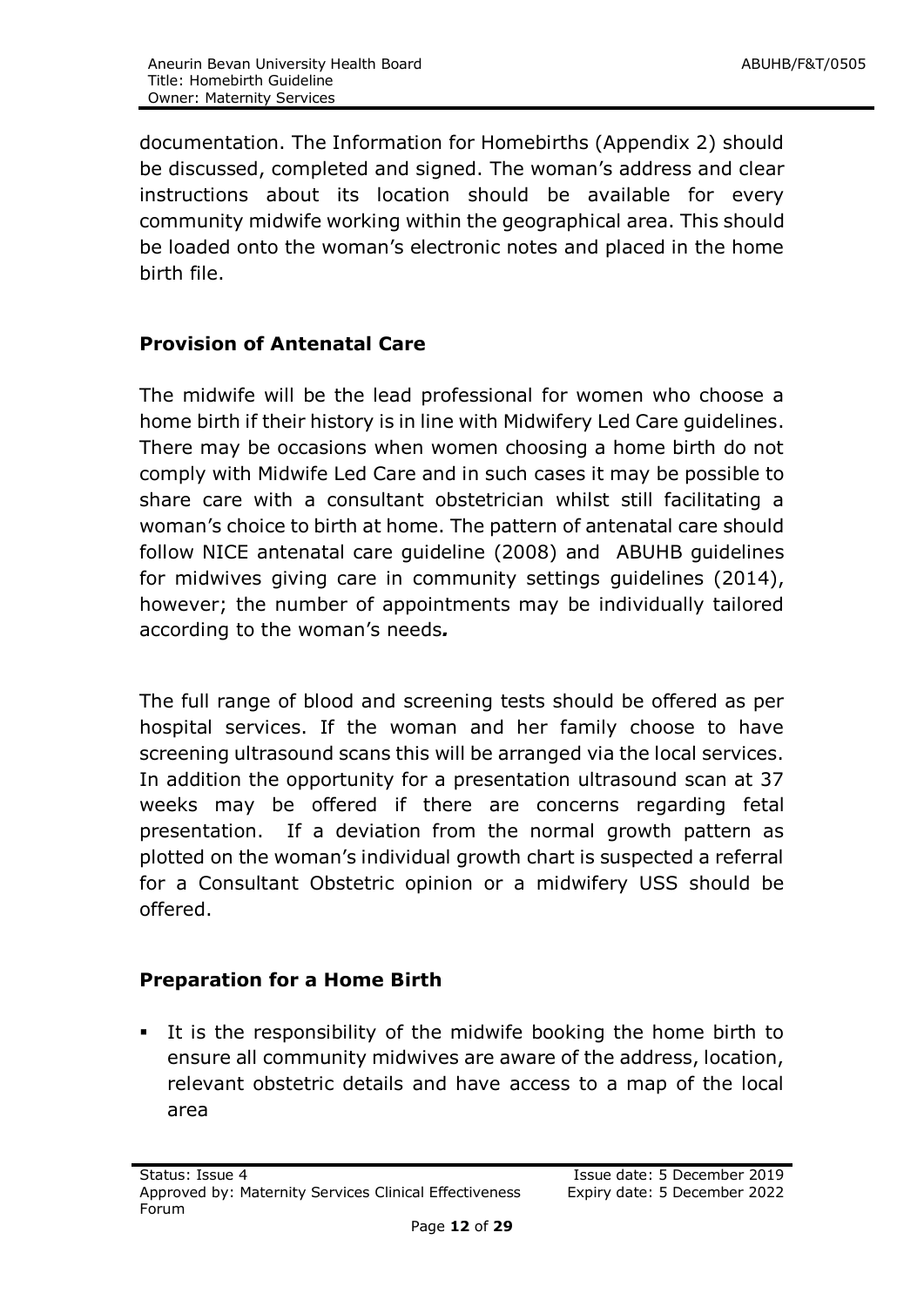- All women should have the opportunity to discuss their birth plan with their named midwife at any time. However, between 30-36 weeks gestation, all women should be offered a structured appointment to discuss their wishes for labour and birth. During this appointment the midwife should facilitate the opportunity to discuss non-pharmacological and pharmacological methods of dealing with pain and how to organise the woman's analgesia of choice. The *Information for Homebirths checklist* should be completed (See Appendix 2)
- Community midwives should carry a complete range of intrapartum equipment in accordance with Health Board guidance. This should include the following drugs:

| Syntocinion         | 10 units for injection |
|---------------------|------------------------|
| Ergometrine         | 500 mcg/ml             |
| Lidocaine 1%        | $10$ mg/ml             |
| Konakion Paediatric | 1mg/ml                 |

It is the midwives personal responsibility to ensure her equipment is clean, complete and up to date. Regular checks in line with the NMC Code (2018a) will be conducted by the supervisor of midwives at each annual review or by the team manager.

# **Arranging Support /or Pain Relief**

#### Support in Labour

It is the woman's choice as to who is present at the birth. Women generally rely on their partners/ birth partner for assistance with breathing and to provide comfort. The wishes of the mother are paramount and must be respected, including the presence of other siblings at the birth.

#### Water in labour

Women may choose to use water for relaxation in labour and / or for birth at home. Women are responsible for providing and setting up of the pool for labour with advice from and discussion with the midwife regarding the most appropriate area to situate a birthing pool, time to fill and emptying the pool in an emergency in the home. Refer to All Wales Midwife-led Care Guidelines for further guidelines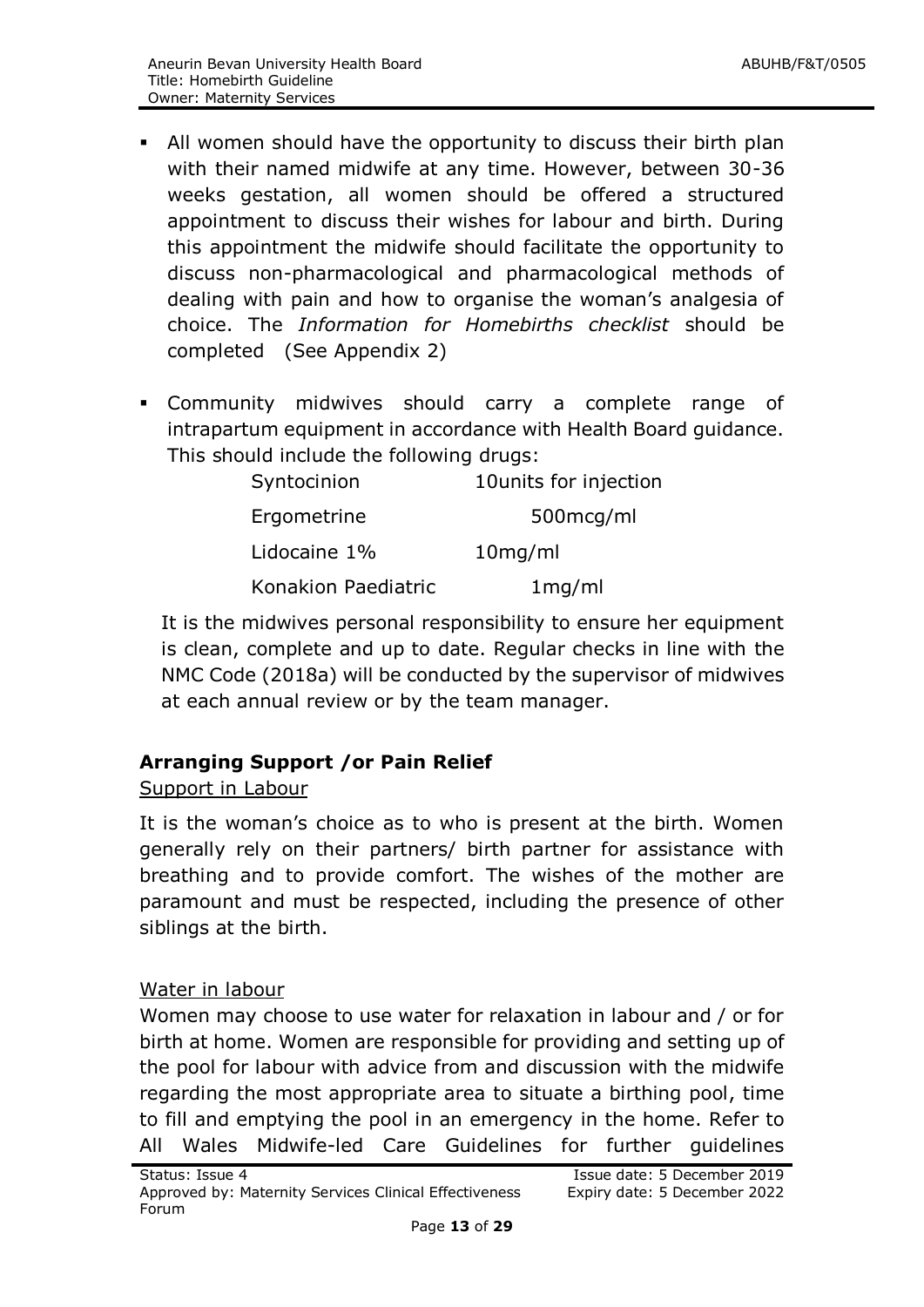surrounding the use of water in labour and birth (Davies and Lewis, 2017).

**Entonox** 

- The process for ordering Entonox for the home birth will be discussed during the antenatal period and ordered at 36 weeks gestation
- A full risk assessment of the premises must be completed and filed in the woman's records
- The woman must receive clear advice regarding the safety and information relating to Entonox, i.e. storage, smoking, etc.
- **Entonox will be delivered as per local policy**
- Unless specifically requested, only 2 cylinders of Entonox (approx. 1.5.hours supply) will be delivered. It is advisable to ask for 4/8 cylinders to be delivered.

# **Going into Labour**

#### **Contacting the midwife**

- All women will have telephone numbers and instructions when they book to give birth with the local midwifery team. Back-up numbers for the local hospital will also be made available in case communication fails at any time, enabling the woman access to midwifery advice at all times. Women should also be informed of what to do in an emergency and to use 999 as appropriate.
- When the woman telephones the unit / on call midwife reporting labour as starting, the midwife will assess whether a visit is necessary at that time using Part 1 of the All Wales Clinical Pathway for Normal Labour (AWCPNL) (2003).
- It is the midwife's responsibility to identify when he/she requires relief in attending the woman, i.e. change of shift, and to duly arrange for colleagues to relieve him/her. Consideration must be given to complying with European Working Time Directive and most importantly to ensure safety of mother and midwife.
- Lone worker policy should be adhered to and regular updates to birth centre/LWC (ABUHB, 2017).

#### **Labour**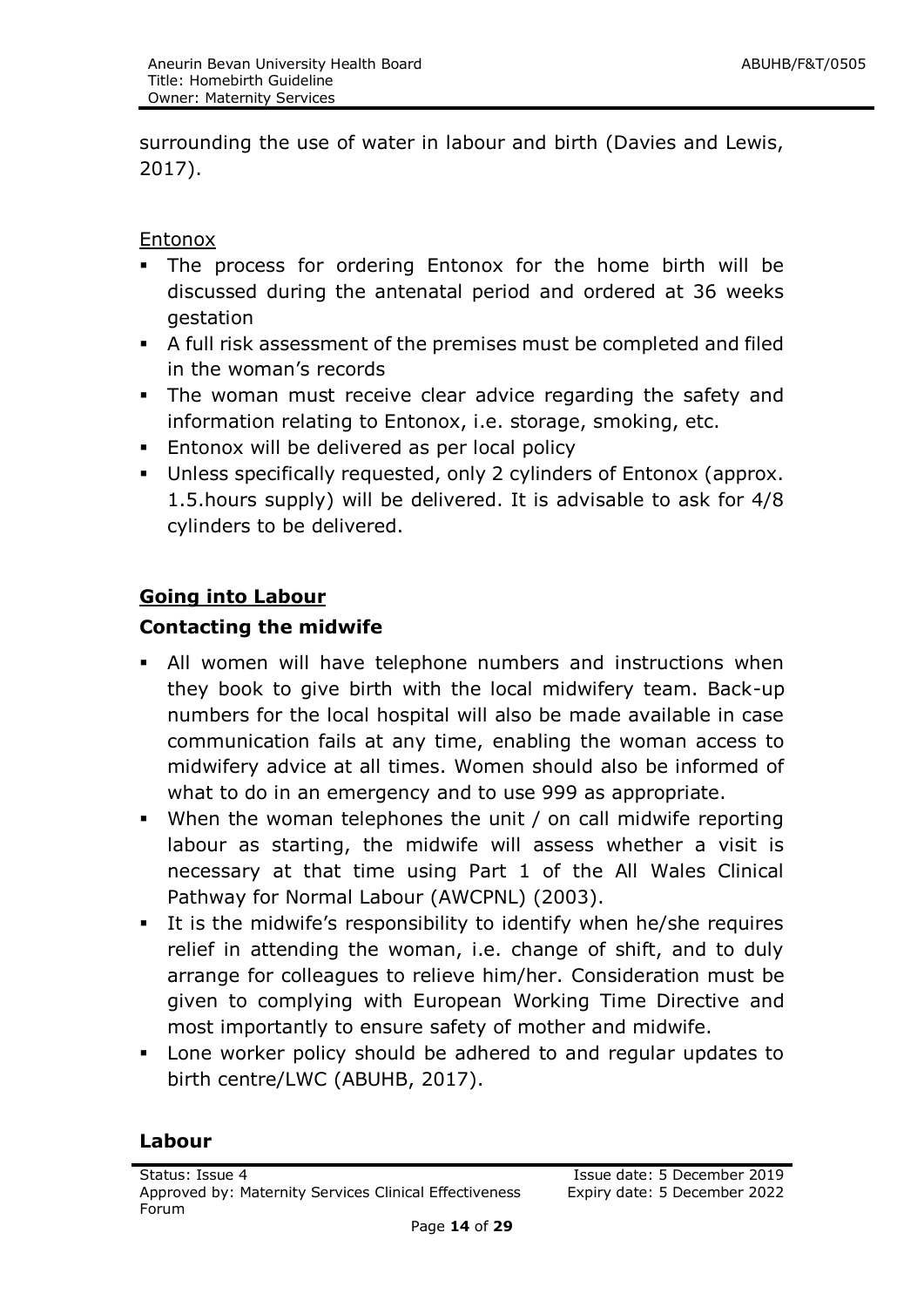- The midwife will provide care for the woman throughout labour.
- All drugs will be administered in accordance with the NMC Code (2018a) and the Midwives Exemptions (2010).
- A second midwife will be called when the midwife considers it necessary, clinically or otherwise indicated. This provides assistance and support during the birth.

# **Record Keeping**

- Midwives will maintain accurate and detailed records throughout the pregnancy, labour and puerperium in accordance with the All Wales Clinical Pathway for Normal Labour (WAG, 2003) and NMC Code (2018a).
- All antenatal and intrapartum records should be repatriated with the hospital records as soon as practical after the home birth, usually within 72 hours. It is the responsibility of the midwife who delivered the baby to ensure repatriation of these records.
- All postnatal records will remain with the woman until her care is completed, when they are repatriated with her antenatal and intrapartum notes on completion of her care by the discharging midwife within 6 weeks of the birth of the baby.

# **Who do midwives call in an emergency?**

- **Emergency paramedic ambulance is requested for transfer.**
- Medical support will be triggered depending on the circumstances of the emergency.
- Social services support may be required if the emergency is in relation to a safeguarding issue that has not previously been identified.
- The woman/ baby will be stabilised and transferred to the nearest hospital with a consultant obstetric unit.
- The transfer form contained in the All Wales Normal Birth Pathway must be completed with all relevant details, including ambulance call and arrival times.
- The receiving unit must be informed of the condition of mother/ baby in preparation for arrival using the SBAT format, and the woman must be seen by a senior obstetrician, or the baby by a senior paediatrician on arrival and must therefore be directed straight to the labour ward and not A&E.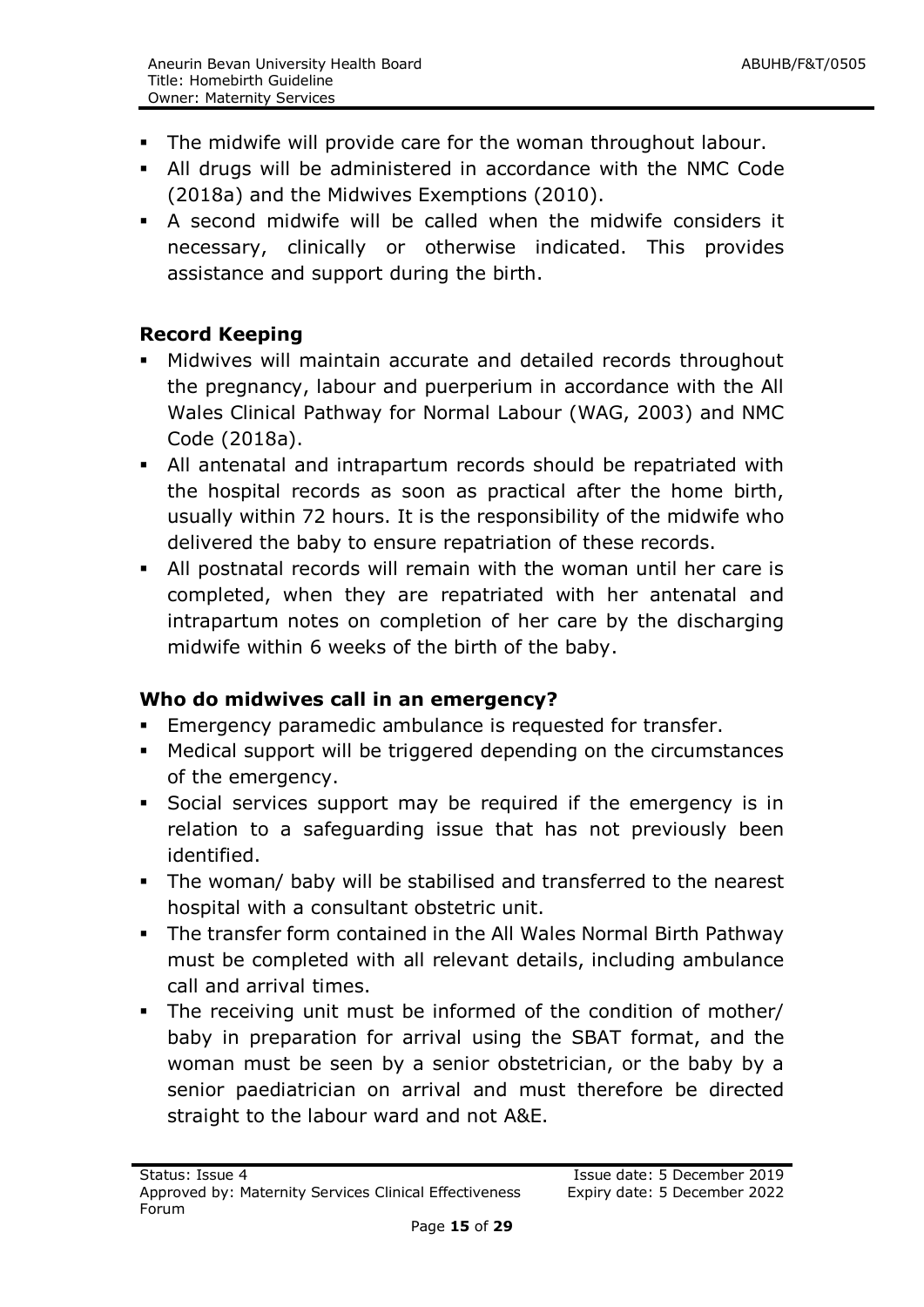- The woman and her family must be kept informed of events during any transfer.
- At the earliest opportunity following-on from the event, the midwife should inform a senior midwife and her supervisor of the incident. This will promote communication between professionals, identify an avenue for support if/when indicated and enable the local manager to be aware of the case/outcome. If appropriate an incident form (Datix) may need to be completed as per the trigger list.

# **Initial Care Following Birth**

- The midwife will remain with the woman/family for a minimum of one hour after home birth, or for as long as necessary to ensure wellbeing.
- The GP will be informed of the birth. Neonatal examination will need to be arranged by the midwife within 72 hours of the birth. This may be performed by an appropriately qualified midwife or hospital Paediatrician.
- The midwife will discuss a plan of care for the immediate postnatal period with the woman and her family and this must be documented.
- The midwife will ensure the family has written information on how they can access 24-hour professional advice/support.
- The midwife will advise the woman about the process for the return of the Entonox cylinders.

# **Disposal of Equipment Following Birth**

- The midwife will be responsible for ensuring that all equipment including Entonox and waste is removed from the woman's premises following birth in accordance with local policy.
- All non-disposable equipment will be returned for sterilisation in line with local policy.

# <span id="page-15-0"></span>**8 Roles & Responsibilities**

The practising midwife is responsible for providing care to women and babies during the antenatal, intrapartum and postnatal periods (NMC, 2018b). There is a duty of care to women, who have a right to expect safe and competent care (NMC, 2018a; NMC, 2018b). It is a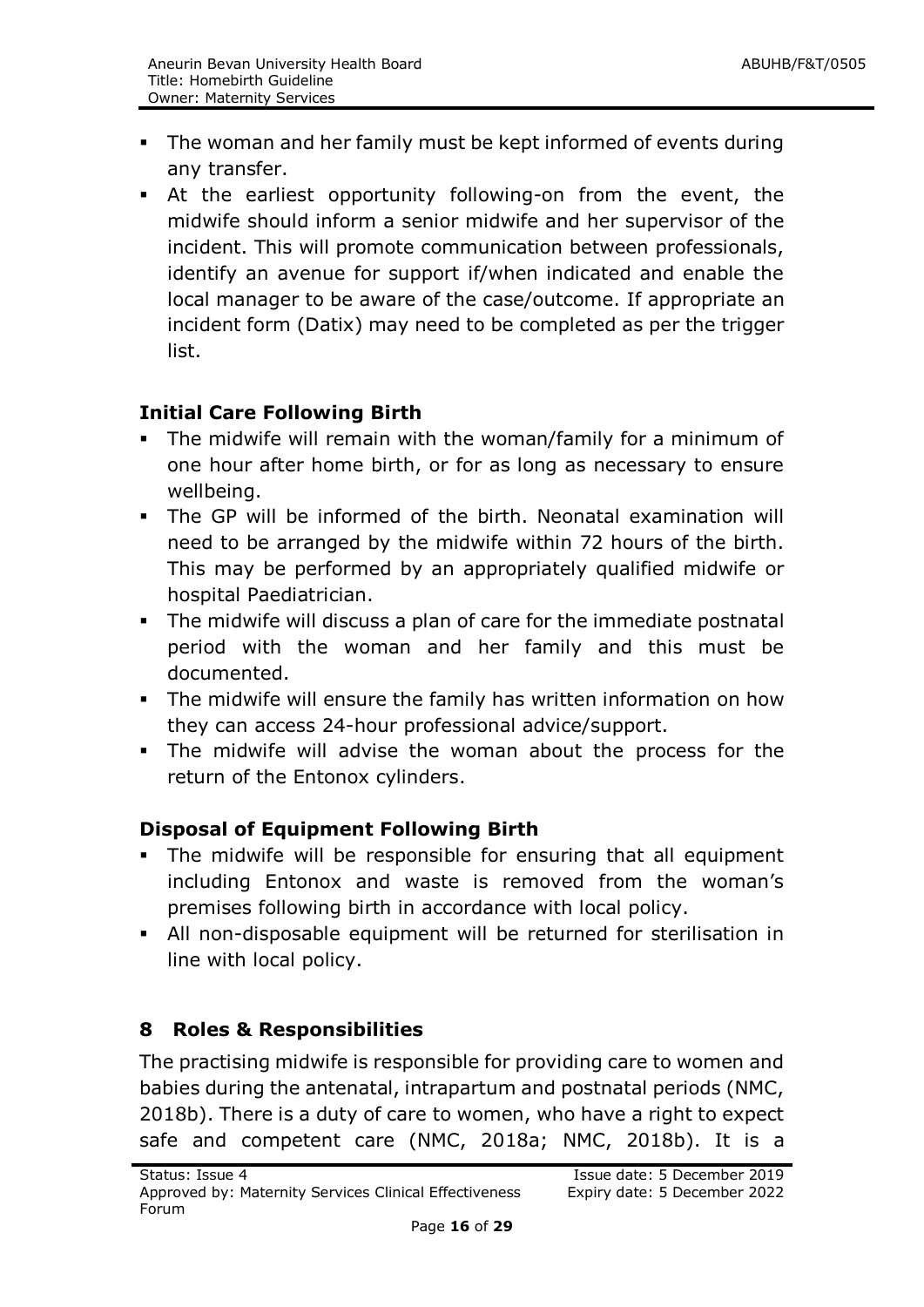requirement of revalidation that midwives maintain their competence (NMC, 2019) and this includes providing care in the home environment.

# <span id="page-16-0"></span>**8.1 Home or birth centre birth against medical/ midwifery advice**

There may be occasions when a woman may choose to give birth at home or at a birth centre against the advice of either a midwife or medical practitioner because her medical or obstetric history increases risk factors. In such circumstances the following guidance should be followed.The overall aim must be to ensure that safe and effective care is provided to mother and baby whilst allowing women to make an informed choice on place of birth. It is important to initiate and implement a clear plan of care in partnership with the woman and her family. The midwife should aim to maintain trust and open lines of communication with the woman so that all options can be discussed openly, with the possibility of agreeing an alternate plan of care that is acceptable to all.

The rapid transfer of the woman into a consultant-led unit when the choice of birth environment is no longer advisable or appropriate should be agreed with the woman.

# **In the event of a woman informing a midwife that she wishes to have a home or birth centre birth and where she falls outside the criteria for low risk women the midwife should do the following:**

- The midwife should contact the consultant obstetrician for an appointment or guidance on future management.
- Any interviews or discussions which take place should be documented fully in the handheld record which the woman may be asked to counter sign.
- Clinical alert to be completed and sent to midwives who may care for the woman, lead midwife, CSfM. The plan should be uploaded to CWS and an alert put on CSC.
- A care plan must be completed in the handheld records to maximise safety of both woman and baby. In the event of this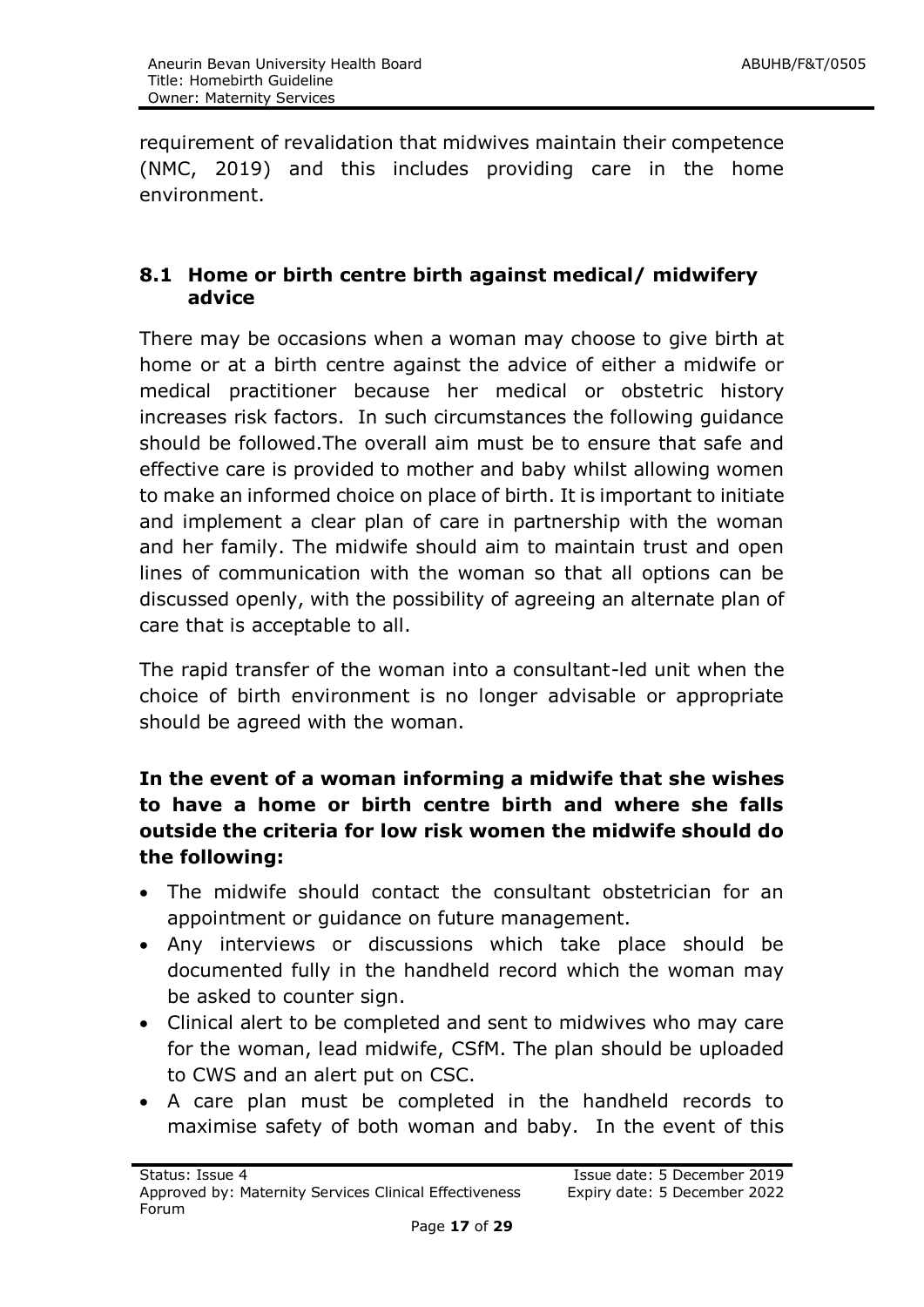care plan not being fulfilled the woman should be encouraged to transfer to a main obstetric unit.

- The Information for homebirth checklist is to be completed and signed.
- Labour notes to be maintained in full, rather than the use of the normal labour pathway
- Send appropriate information to paramedics.
- Inform main obstetric unit when woman is in labour.
- During the postnatal period midwives should offer the family an opportunity to discuss their care.

# <span id="page-17-0"></span>**8.2 Are midwives obliged to attend a woman requesting a home birth?**

A midwife should work in partnership with women and their families, facilitating informed decision making (NMC, 2018a; NMC, 2018b). Midwives are responsible for providing care to women and they also have a responsibility to perform their duties as per local ABUHB contract. However, a midwife cannot be asked to do anything that contravenes the Standards of Competence for Registered Midwives (NMC, 2018b) or anything that is illegal. There is no legal requirement for a woman to go into hospital to give birth (Dimond, 2000), and thus the midwife must accept the woman's right to refuse advice given, following clear explanation. The midwife must document all discussion and may seek support from a clinical supervisor for midwives (NMC, 2018a; NMC, 2018b).

# <span id="page-17-1"></span>**8.3 General Practitioner (G.P.) role**

A G.P. can prescribe Pethidine for a homebirth but most are reluctant to do so as they have no control over who is using it. The G.P. would not be called to attend a homebirth. GPs are not responsible for care provided by midwives. A woman / baby must be transferred to a main obstetric unit if any assistance is required. Emergency transfer care is sought from the ambulance service.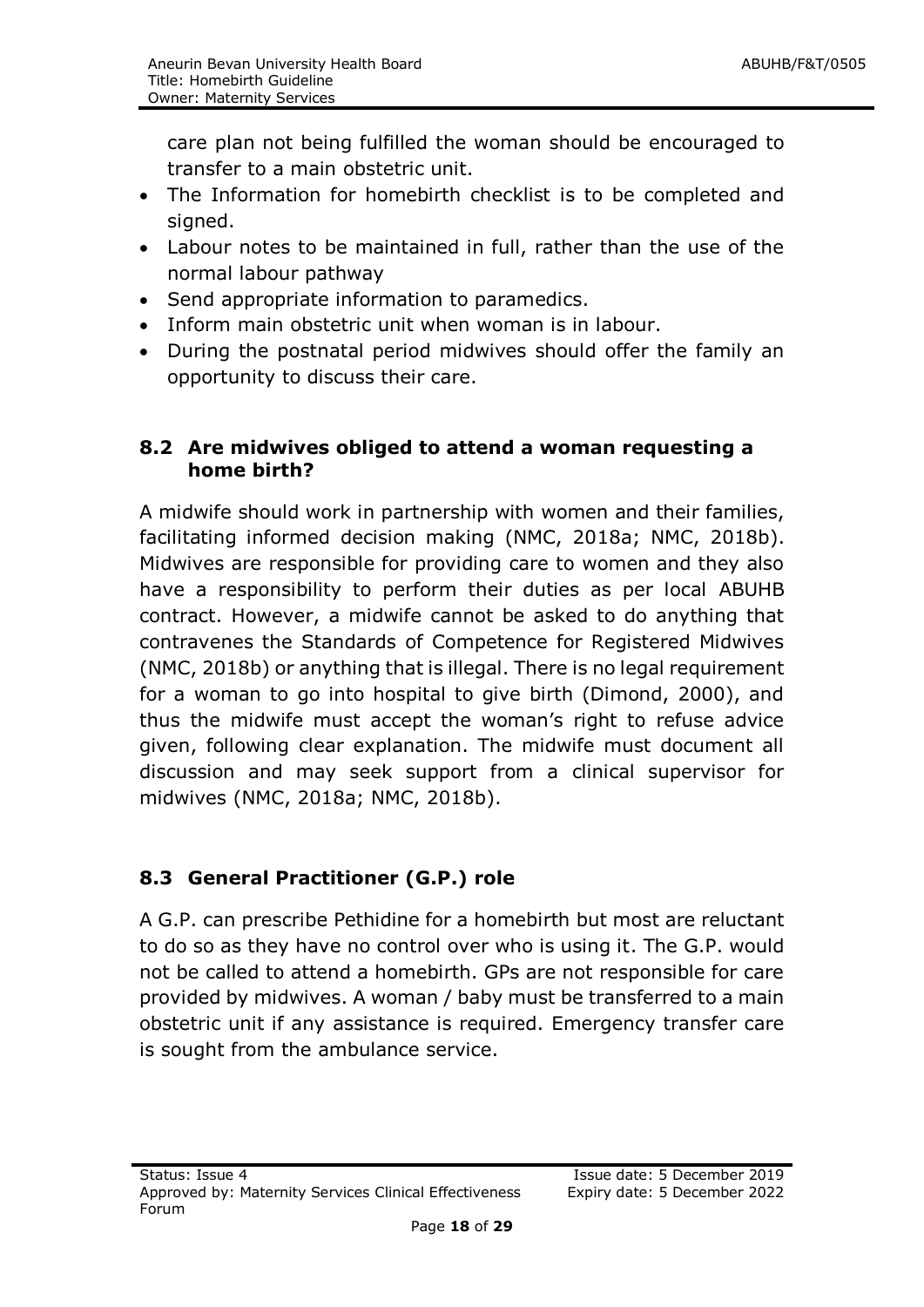# <span id="page-18-0"></span>**9 Security**

Midwives must consider their own safety at all times. Any anticipated difficulties in maintaining safety should be noted on the homebirth booking form where risk assessment is documented. Mobile phones should be carried at all times, with rigorous local arrangements if there is no phone signal at the home. Two midwives should be present for birth as far as possible.

Midwives attending a home birth should maintain contact with their local receiving maternity unit. Midwives must adhere to the Lone Worker Policy (Aneurin Bevan University Health Board (ABUHB), 2017) and be aware of the Violence and Aggression Policy (Aneurin Bevan University Health Board (ABUHB), 2014). They must also be mindful of the time they have worked and not leave themselves or women and babies at risk from tiredness having worked long hours.

Continual professional development should include training for the midwife on security and personal safety in accordance with local LHB policy (Aneurin Bevan University Health Board (ABUHB), 2017). Where there are social factors or known safety concerns, midwives must ensure support services, i.e. social services and/or police, are involved at all stages. A multidisciplinary approach/ plan should be developed and communicated prior to the planned homebirth.

# <span id="page-18-1"></span>**10 Monitoring and Effectiveness**

The guideline will be audited annually after implementation date.

# <span id="page-18-2"></span>**11 References**

Andrews, A. (2004a). Home birth experience 1: decision and expectation. *British Journal of Midwifery.* 12 (8): 518-523.

Andrews, A. (2004b). Homebirth experience 2: births/postnatal reflections. *British Journal of Midwifery.* 12 (9): 552-557.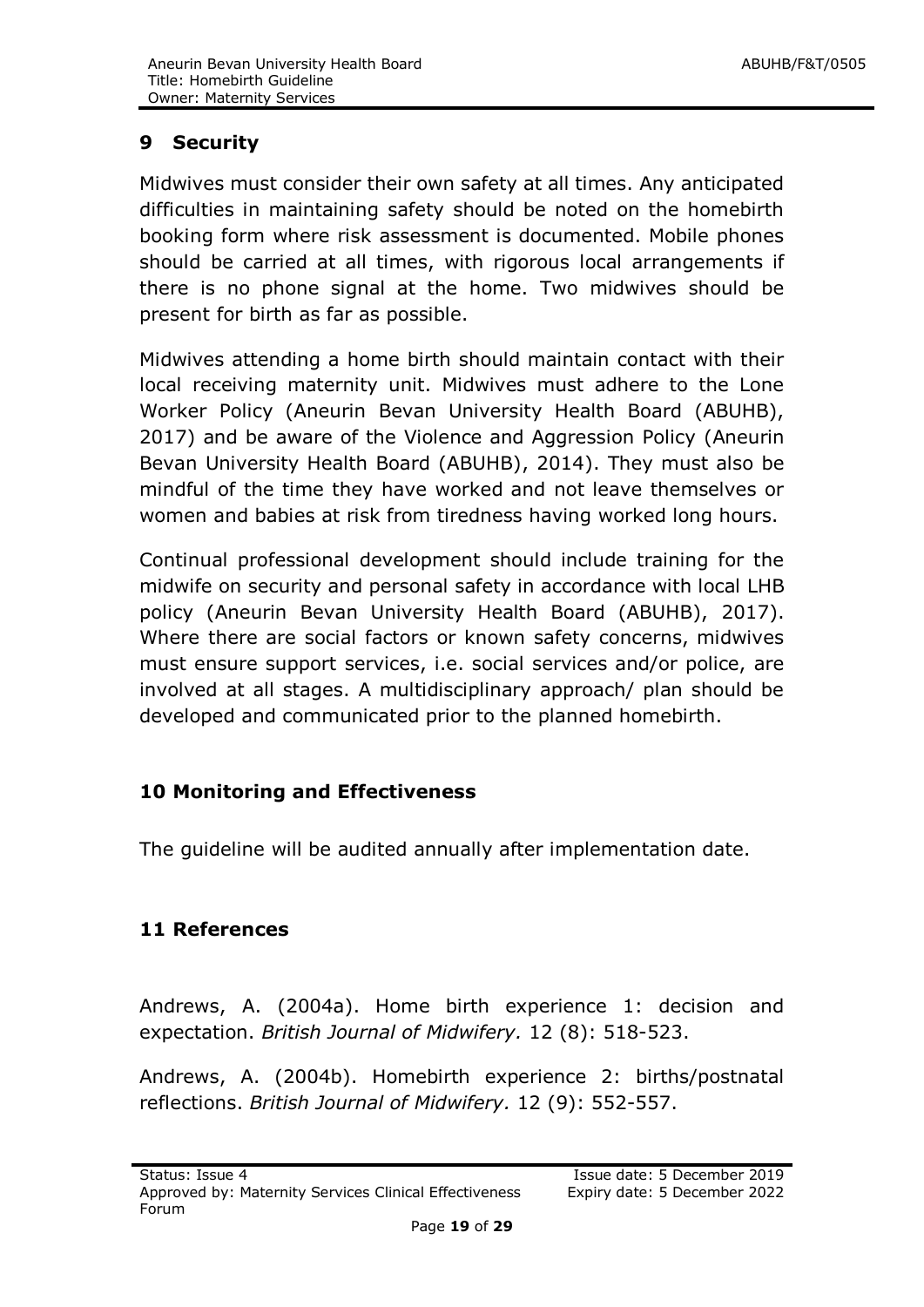Aneurin Bevan University Health Board (ABUHB). (2017). *Lone working policy and guidance.* ABUHB: Gwent.

Aneurin Bevan University Health Board (ABUHB). (2011) *Guidelines for midwives giving care in community settings*. ABUHB: Gwent.

Aneurin Bevan University Health Board (ABUHB). (2014). *Handling Violence and/or Aggression (Internal Sanctions) Policy and Procedure.* ABUHB: Gwent.

Anthony, S; Buitendijk, SE; Offerhaus, PM; Dommelen, P; Pal de Bruin, KM. (2005). Maternal factors and the probability of a planned home birth. *British Journal of Obstetrics and Gynaecology.* 112 (6): 748-753.

Ashley, S; Weaver, J. (2012). Factors influencing multiparous women to choose a home birth – an exploratory study. *British Journal of Midwifery.* 20 (10): 710-715.

Birthplace in England Collaborative Group. (2011). Perinatal and maternal outcomes by planned place of birth for healthy women with low risk pregnancies: the Birthplace in England national prospective cohort study. *British Medical Journal.* doi: 10.1136/bmj.d7400

Boucher, D; Bennett, C; McFarlane, B; Freeze, R. (2009). Staying home to give birth: Why women in the United States choose home birth. *Journal of Midwifery and Women's Health*. 54 (2): 119-126.

Cheyney, MJ. (2008). Home birth as systems – challenging praxis: knowledge, power and intimacy in the birth place. *Qualitative Health Research.* 18 (2): 254-267.

Consultant Midwives Cymru. (2018). *Your Birth – We Care: A Survey exploring women's experience of pregnancy and birth in Wales.*  Welsh Assembly Government: Cardiff. Available at: [https://gov.wales/sites/default/files/publications/2019-03/your](https://gov.wales/sites/default/files/publications/2019-03/your-birth-we-care.pdf)[birth-we-care.pdf](https://gov.wales/sites/default/files/publications/2019-03/your-birth-we-care.pdf) [Accessed 28/09/2019].

Coxon, K. (2014). *Birth Place Decisions: Information for women and partners on planning where to give birth.* Florence Nightengale Faculty of Nursing & Midwifery: London. Available at: [https://www.nhs.uk/Conditions/pregnancy-and-](https://www.nhs.uk/Conditions/pregnancy-and-baby/Documents/Birth_place_decision_support_Generic_2_.pdf)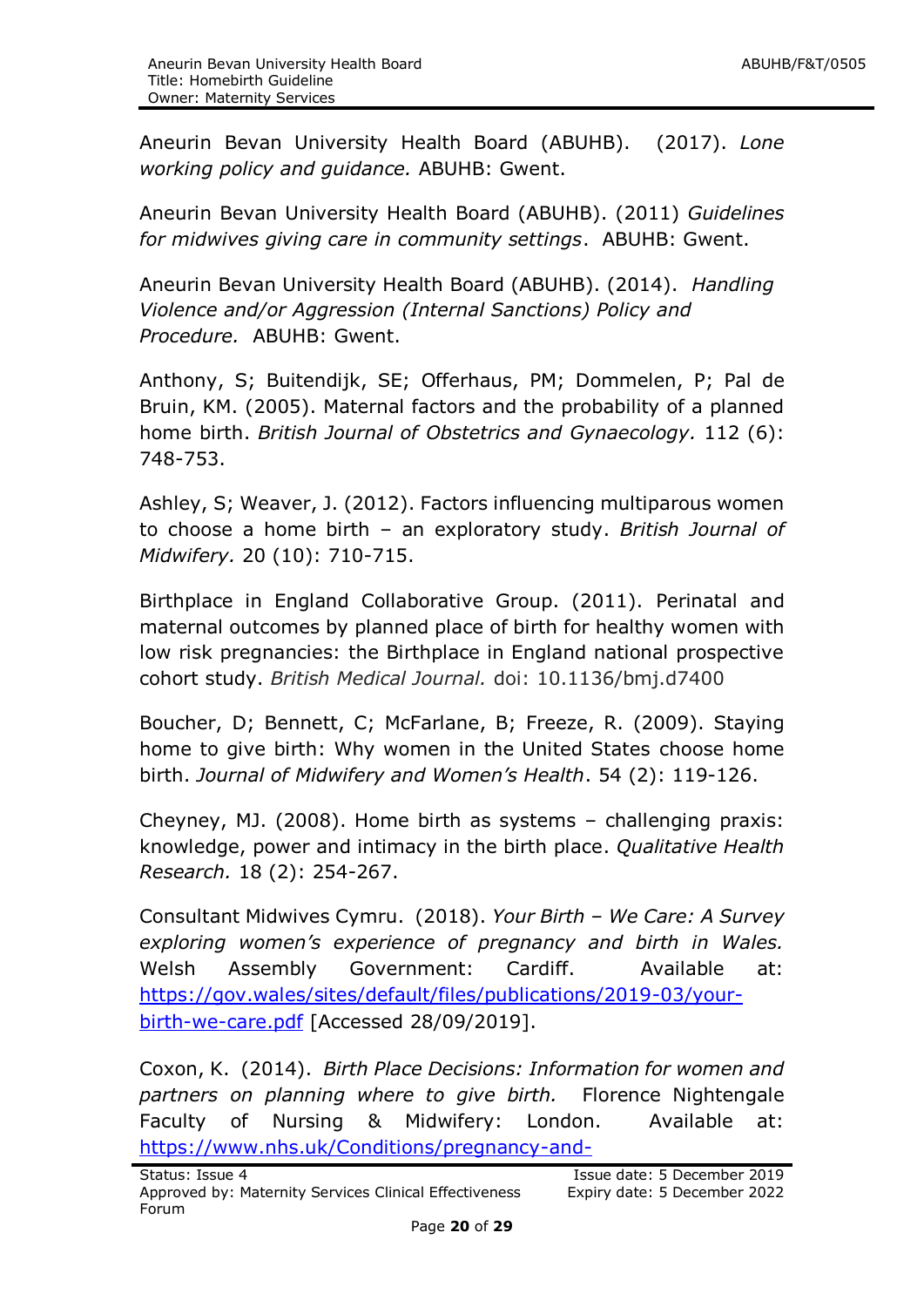[baby/Documents/Birth\\_place\\_decision\\_support\\_Generic\\_2\\_.pdf](https://www.nhs.uk/Conditions/pregnancy-and-baby/Documents/Birth_place_decision_support_Generic_2_.pdf) [Accessed 28/09/2019].

Davies, E M; Lewis, M. (2017). *All Wales Midwife-led Care Guidelines.* Welsh Assembly Government: Cardiff.

Department of Health. (2007) *Maternity Matters: Choice, access and continuity of care in a safe place.* Department of Health: London.

Department of Health. (2010). *Midwifery 2020 – Delivering Expectations.* Department of Health: London.

Dimond, B. (2000). Is there a legal right to home confinement? *British Journal of Midwifery.* 8 (5): 316-319.

Edwards, N. (2006). Why are we still struggling over home birth? *AIMS Journal.* 18 (1): 3-5.

Hendrix, MJ; Evers, SM; Basten, MC; Nijhuis, JG; Severens, JL. (2009). Cost analysis of the Dutch obstetric system: low-risk nulliparous women preferring home or short-stay hospital birth-a prospective non-randomised controlled study. *BMC Health Service Research.* doi:10.1186/1472-6963-9-211.

Kontoyannis, M; Katsetos, C. (2008). What influences women in Athens to choose home birth? *British Journal of Midwifery.* 16 (1): 44-48.

Lazić, Z; Takač, I. (2011). Outcomes and risk factors for unplanned delivery at home and before arrival to the hospital. *Wein Klin Wochesnschr*. doi: 10.1007/s00508-010-1505-z

Madi, BC; Crow, R. (2003). A qualitative study of information on available options for childbirth venue and pregnant women's preference for a place of delivery. *Midwifery.* 19 (4): 328-336.

National Institute for Health and Care Excellence (NICE). (2008). *Antenatal Care: routine care for the healthy pregnant woman.* NICE: London. Available at: [https://www.nice.org.uk/guidance/cg62/resources/routine](https://www.nice.org.uk/guidance/cg62/resources/routine-antenatal-care-for-healthy-pregnant-women-pdf-254938789573)[antenatal-care-for-healthy-pregnant-women-pdf-254938789573](https://www.nice.org.uk/guidance/cg62/resources/routine-antenatal-care-for-healthy-pregnant-women-pdf-254938789573) [Accessed 28/09/2019]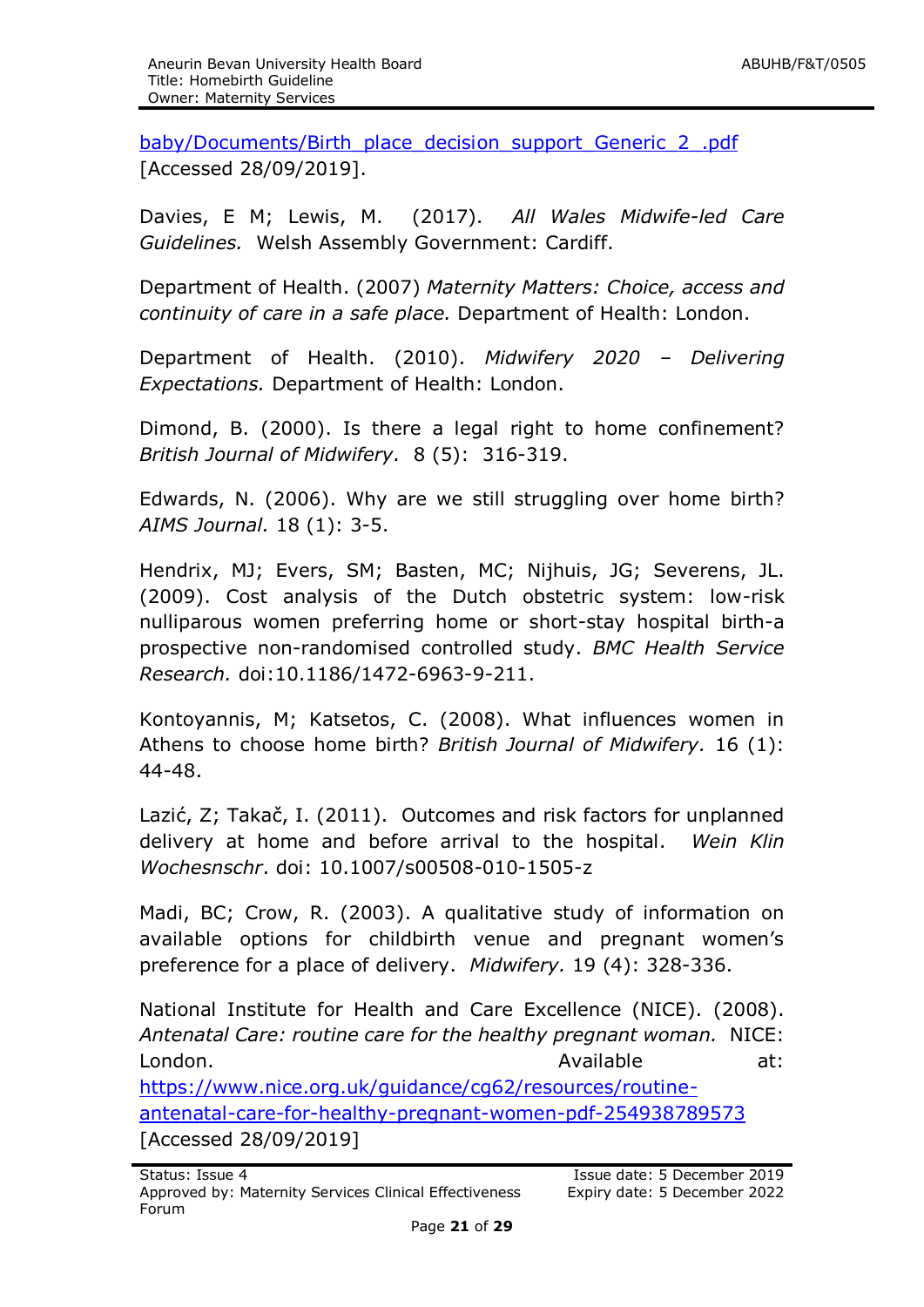National Institute for Health and Care Excellence (NICE). (2017). *Intrapartum care for healthy women and babies*. NICE: London. Available at: <https://www.nice.org.uk/guidance/cg190> [Accessed 28/09/2019].

National Maternity Review. (2016). *Better Births: Improving outcomes of maternity services in England. A Five Year Forward View for Maternity Care.* National Maternity Review: London. Available at: [https://www.england.nhs.uk/wp-content/uploads/2016/02/national](https://www.england.nhs.uk/wp-content/uploads/2016/02/national-maternity-review-report.pdf)[maternity-review-report.pdf](https://www.england.nhs.uk/wp-content/uploads/2016/02/national-maternity-review-report.pdf) [Accessed 28/09/2019].

Northampton General Hospital. (2011). Home birth midwives win top UK midwifery awards. Accessed via the internet at [www.northampton.ac.uk](http://www.northampton.ac.uk/)

Nove, A; Berrington, A; Matthews, Z. (2012). Comparing the odds of postpartum haemorrhage in planned home birth against planned hospital birth: Results of an observational study of over 500,000 maternities in the UK. *BMC Pregnancy and Childbirth.* 12: 130.

Nursing and Midwifery Council. (2010). *Changes to Midwives Exemptions. NMC Circular 06/2010.* Nursing and Midwifery Council: London.

Nursing and Midwifery Council. (2018a). *The Code*: *Professional standards of practice and behaviour for nurses, midwives and nursing associates.* Nursing and Midwifery Council: London. Available at [https://www.nmc.org.uk/globalassets/sitedocuments/nmc](https://www.nmc.org.uk/globalassets/sitedocuments/nmc-publications/nmc-code.pdf)[publications/nmc-code.pdf](https://www.nmc.org.uk/globalassets/sitedocuments/nmc-publications/nmc-code.pdf) [Accessed 28/09/2019].

Nursing and Midwifery Council. (2018b). *Standards of Competence for Registered Midwives.* Nursing and Midwifery Council: London.

Nursing and Midwifery Council. (2019). *How to revalidate with the NMC: Requirements for renewing your registration.* Nursing and Midwifery Council: London. Available at: [https://www.nmc.org.uk/globalassets/sitedocuments/revalidation/h](https://www.nmc.org.uk/globalassets/sitedocuments/revalidation/how-to-revalidate-booklet.pdf) [ow-to-revalidate-booklet.pdf](https://www.nmc.org.uk/globalassets/sitedocuments/revalidation/how-to-revalidate-booklet.pdf) [Accessed 28/09/2019].

Office for National Statistics (ONS). (2019). *Birth Characteristics in England and Wales: 2017.* Office for National Statistics: London.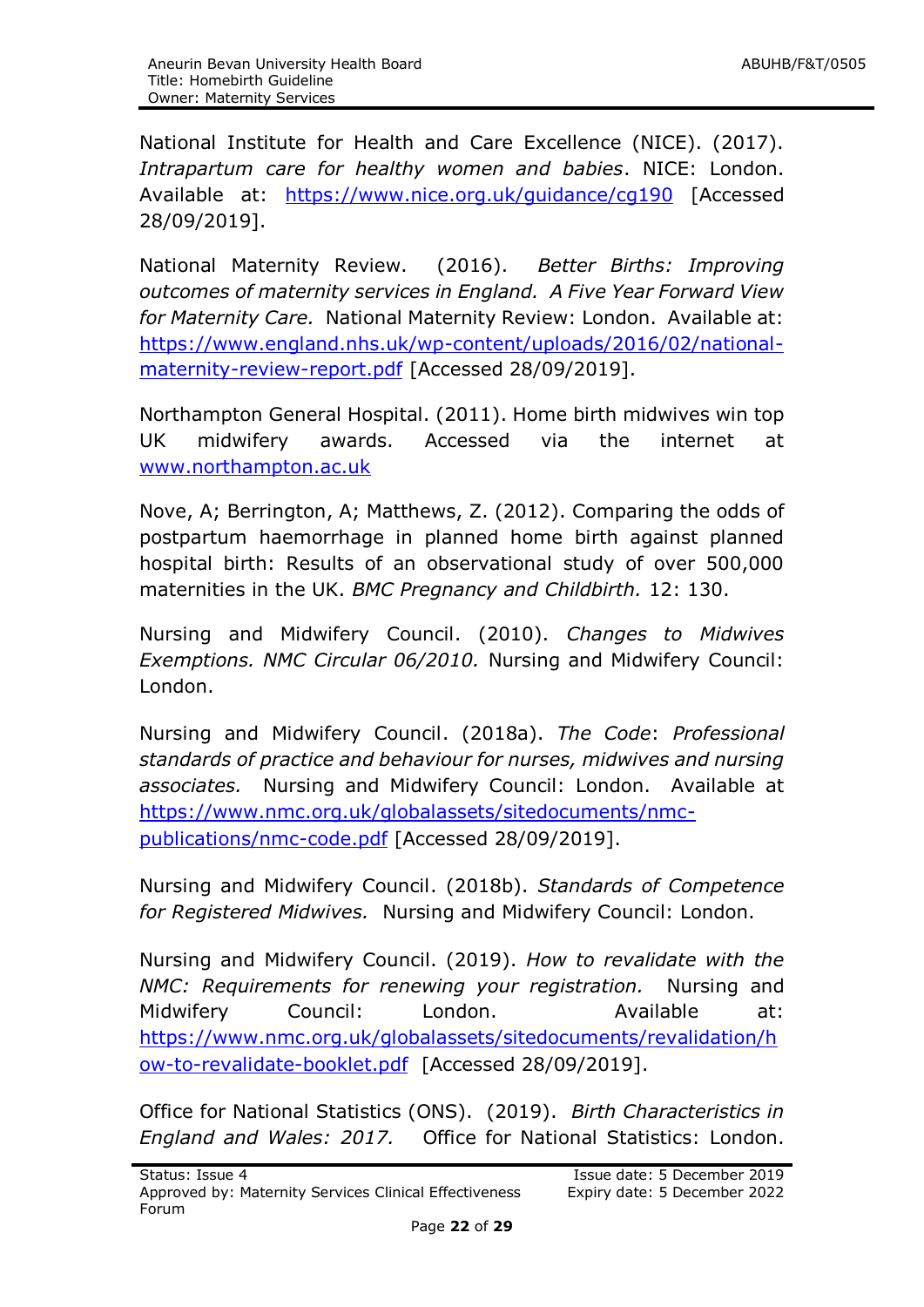#### Available at:

[https://www.ons.gov.uk/peoplepopulationandcommunity/birthsdeat](https://www.ons.gov.uk/peoplepopulationandcommunity/birthsdeathsandmarriages/livebirths/bulletins/birthcharacteristicsinenglandandwales/2017#home-births-more-likely-among-women-after-having-their-first-child) [hsandmarriages/livebirths/bulletins/birthcharacteristicsinenglandand](https://www.ons.gov.uk/peoplepopulationandcommunity/birthsdeathsandmarriages/livebirths/bulletins/birthcharacteristicsinenglandandwales/2017#home-births-more-likely-among-women-after-having-their-first-child) [wales/2017#home-births-more-likely-among-women-after-having](https://www.ons.gov.uk/peoplepopulationandcommunity/birthsdeathsandmarriages/livebirths/bulletins/birthcharacteristicsinenglandandwales/2017#home-births-more-likely-among-women-after-having-their-first-child)[their-first-child](https://www.ons.gov.uk/peoplepopulationandcommunity/birthsdeathsandmarriages/livebirths/bulletins/birthcharacteristicsinenglandandwales/2017#home-births-more-likely-among-women-after-having-their-first-child) [Accessed 28/09/2019]

Symon, A; Winter, C; Inkster, M; Donnan, P. (2009). Outcomes for births booked under an independent midwife and births in NHS maternity units: matched comparison study. *British Medical Journal.* doi:10.1136/bmj.b2060.

Van der Hulst, L; Van Teijlingen, E; Bonsel, G; Eskes, G; Bleker, M. (2004). Does a pregnant woman's intended place of birth influence her attitudes toward and occurrence of obstetric interventions? *Birth.* 31 (1): 28-33.

Welsh Assembly Government. (2003). *All Wales Clinical Pathway for Normal Labour.* Welsh Assembly Government: Cardiff.

#### <span id="page-22-0"></span>**12 Appendices**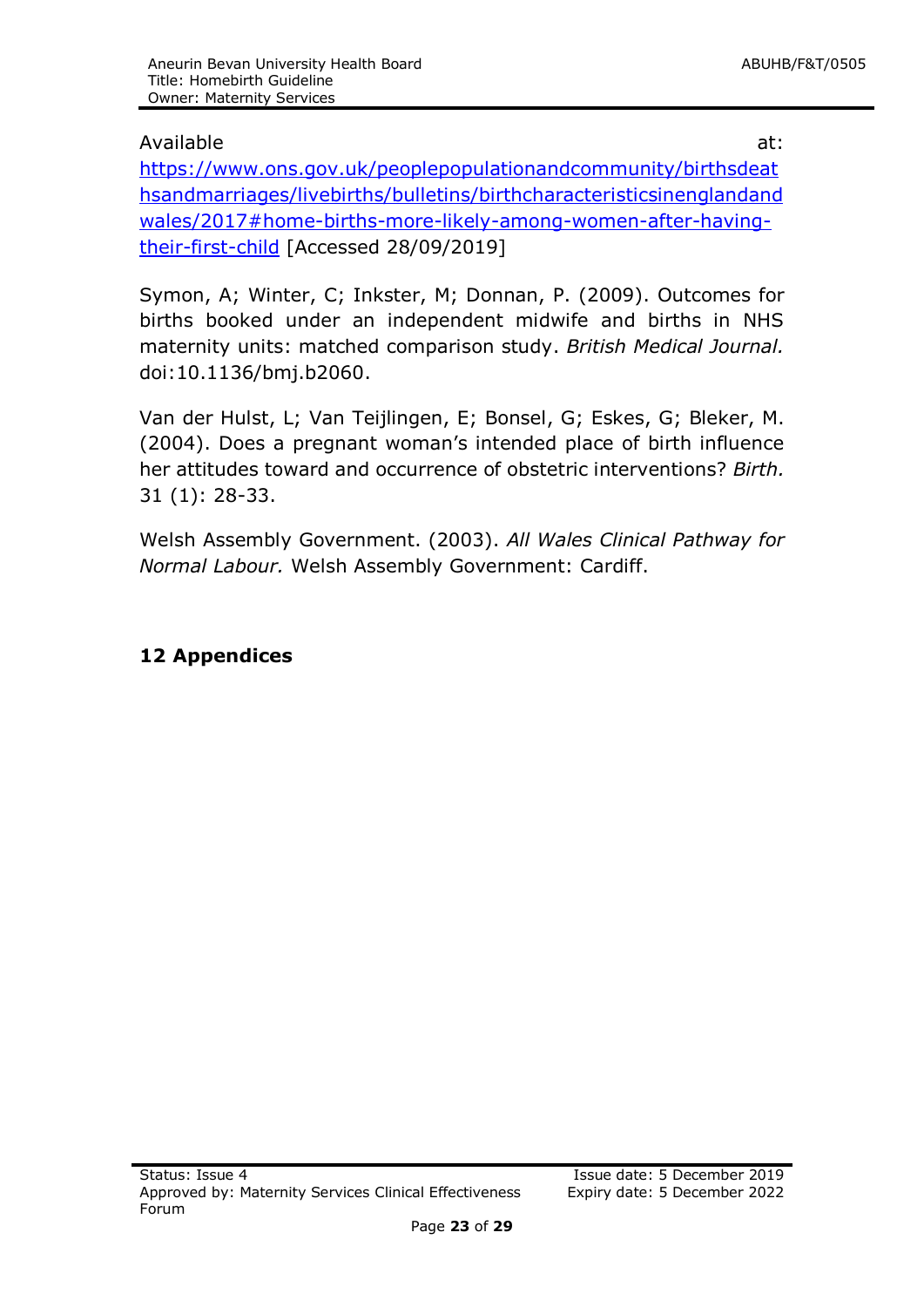# **Appendix 1**

| <b>Midwifery Clinical Alert</b> |  |
|---------------------------------|--|
|---------------------------------|--|

| Name:                                                         |          |       |  |
|---------------------------------------------------------------|----------|-------|--|
| <b>Address:</b>                                               |          |       |  |
|                                                               |          |       |  |
|                                                               |          |       |  |
| Postcode:                                                     |          |       |  |
| Telephone number:                                             |          |       |  |
| EDD:                                                          | Gravida: | Para: |  |
|                                                               |          |       |  |
| <b>Reason for clinical alert (SBAR):</b><br><b>SITUATION:</b> |          |       |  |
|                                                               |          |       |  |
| <b>BACKGROUND:</b>                                            |          |       |  |
|                                                               |          |       |  |
|                                                               |          |       |  |
| <b>ASSESSMENT:</b>                                            |          |       |  |
|                                                               |          |       |  |
| <b>RECOMMENDATIONS:</b>                                       |          |       |  |
|                                                               |          |       |  |
|                                                               |          |       |  |
| <b>NB</b>                                                     |          |       |  |
| Please attach directions & grid reference                     |          |       |  |
|                                                               |          |       |  |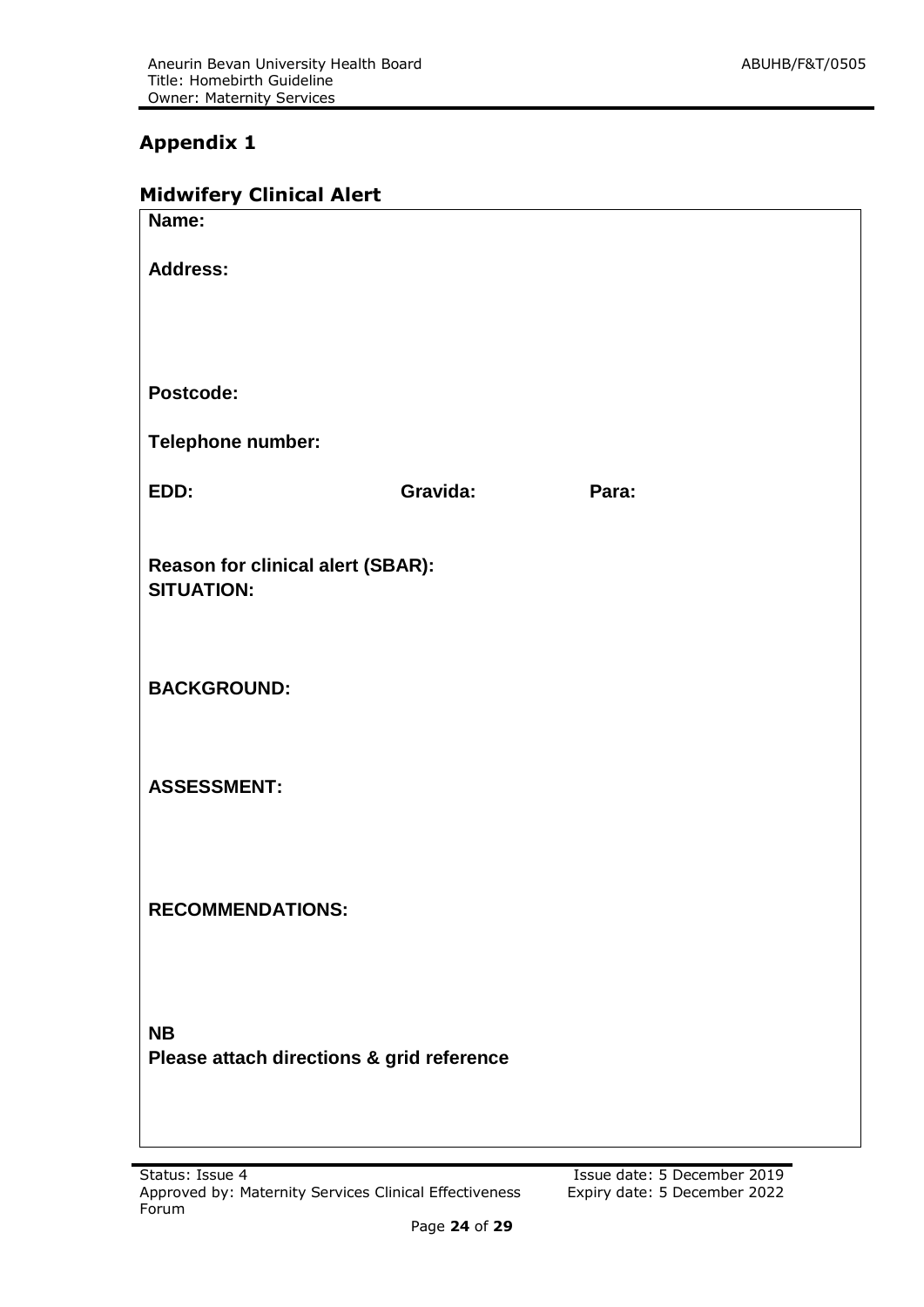| Has Management Plan been updated | Yes/No |  |
|----------------------------------|--------|--|
|                                  |        |  |
| Copied to:                       |        |  |
| <b>Senior Midwifery Manager</b>  | Yes/No |  |
| <b>Midwifery Team</b>            | Yes/No |  |
| SOM's                            | Yes/No |  |
| <b>Ambulance</b>                 | Yes/No |  |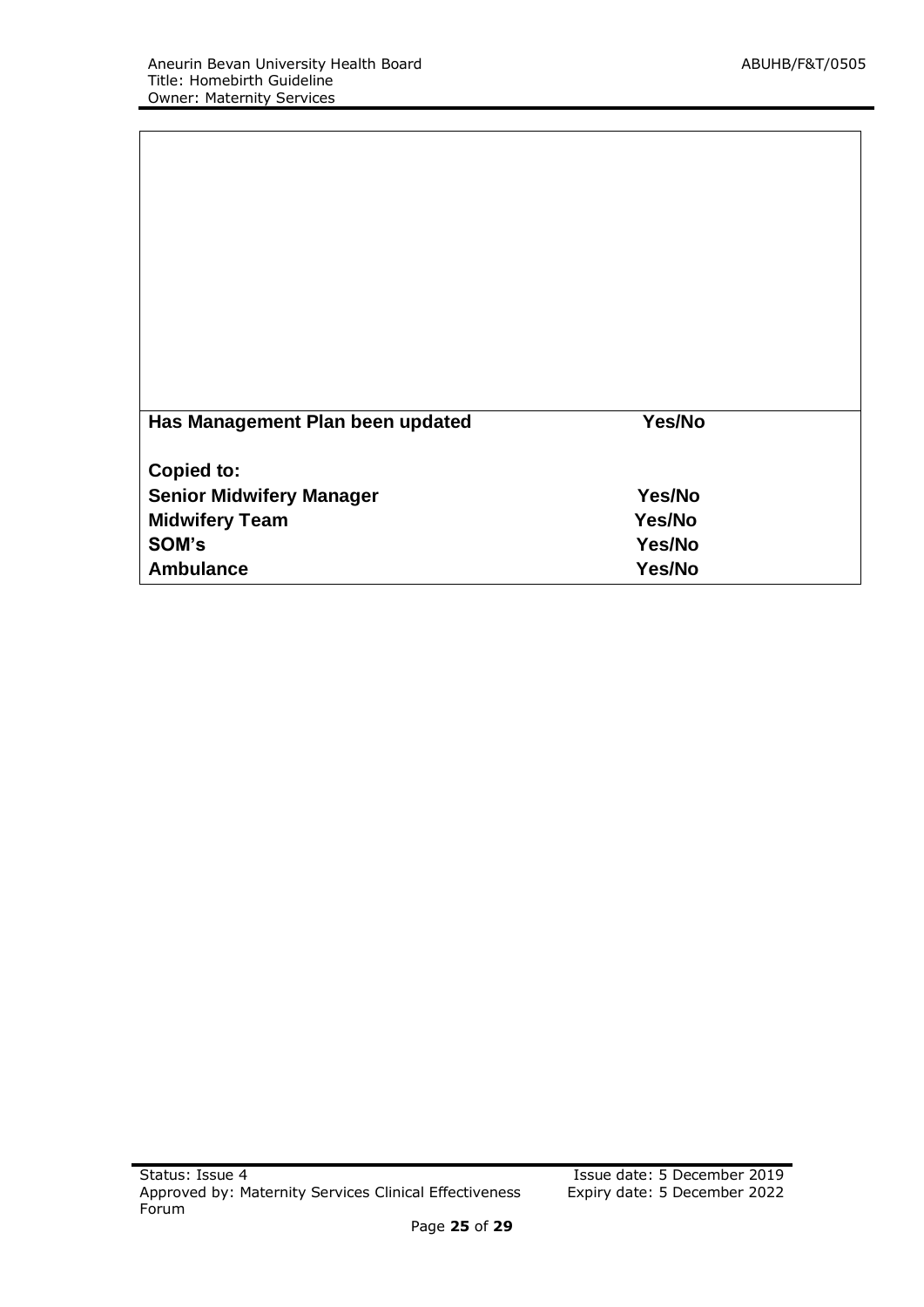# **Appendix 2**

#### **INFORMATION FOR HOMEBIRTHS**

To be discussed with your midwife

Having a baby is a very special event and deciding where to give birth is an important decision. We are here to support you to make the right choice for you and your family and are happy to answer any questions or seek the appropriate help or advice for you. Research has shown that for women who are healthy and experiencing a straight-forward pregnancy ("low-risk"), having their baby at home is a safe option and is encouraged by the Welsh Assembly Government. Recent research suggests that for women planning to give birth to their **second or subsequent baby** at home, there appears to be no difference in outcomes for babies when compared to planned births in obstetric units. For women having their **first baby**, however, it is suggested that a planned home birth increases the risk for the baby compared to giving birth in an obstetric unit (Birth place in England Collaborative Group, 2011). The **positive aspects** of birth at home are as follows: -

- \* You are in your own environment with your own family around you
- ❖ Greater privacy
- There is less intervention in the labour process
- $\div$  There is a higher chance of your baby being born normally
- ❖ You use fewer pain relieving drugs
- ❖ You are less likely to require stitches
- \* You feel more relaxed and in control and can move around freely
- $\div$  You and your partner have a positive birth experience.
- ◆ You are more likely to be cared for by a midwife you know and have continuity of carer
- It reduces your chances of having a Caesarean section.

However, some women can develop problems during their pregnancy and/or labour, and may require a referral for a consultant obstetrician opinion, or transfer to hospital based care. If all is well at that consultation, then you can be referred back to the midwife for continuing care and home birth. These include: -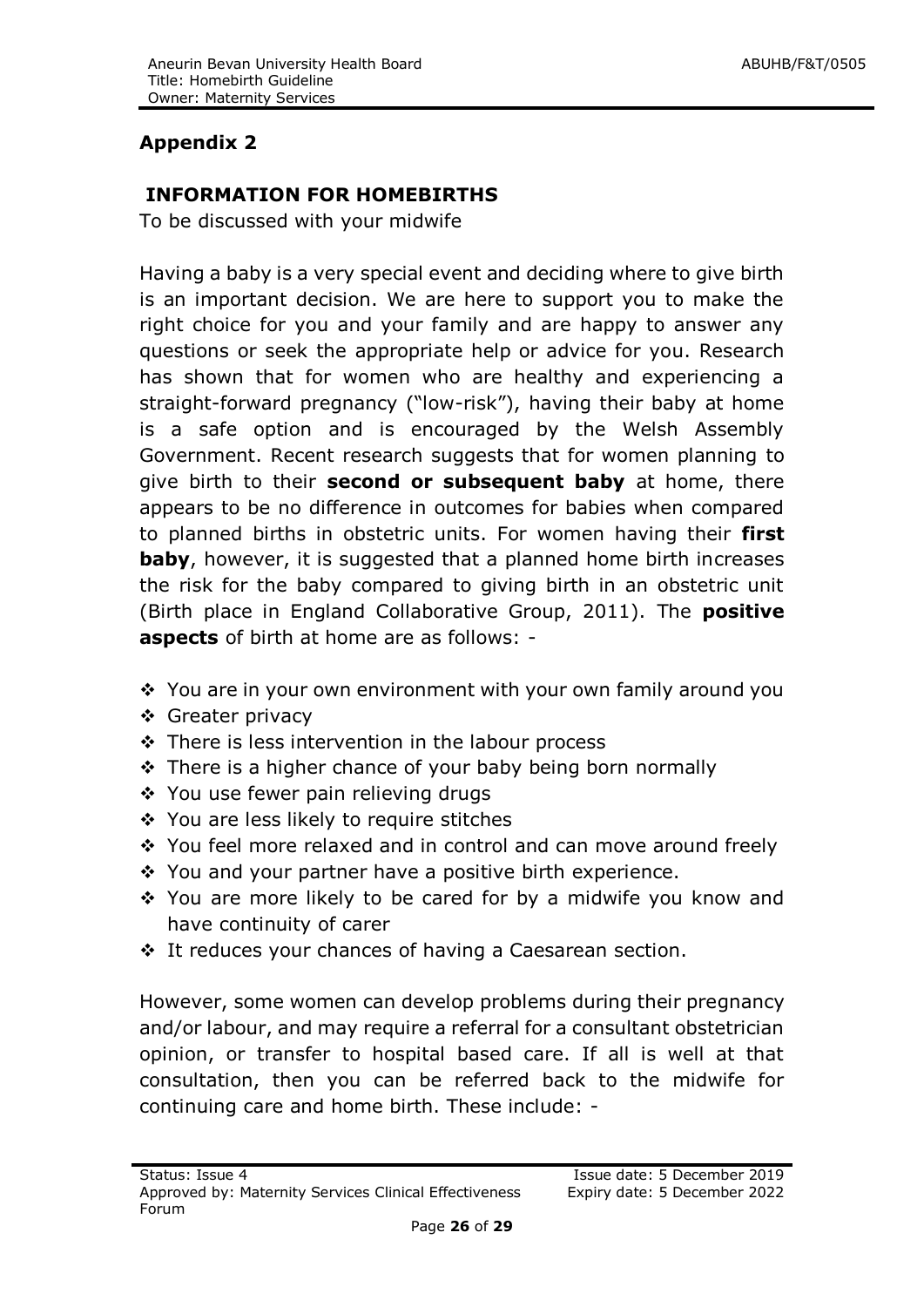Antenatal complications: -

- ◆ High blood pressure (consistently, not an isolated incident)
- Pregnancy induced diabetes
- ❖ Bleeding in pregnancy (early pregnancy bleeding may not be relevant)
- Problems with baby's growth
- \* Twins, breech or baby lying across the abdomen (transverse lie)
- ❖ Premature labour (before 37 weeks)
- Post maturity requiring the offer of induction of labour (after  $term+14)$
- $\div$  Prolonged rupture of membranes (more than 24 hours)

Labour complications: -

- ❖ Failure to progress in labour (slow progress)
- Breech presentation diagnosed in labour
- $\div$  Meconium in the liquor (this needs to be judged in individual situations)
- Fetal Distress (problems with baby's heart rate)
- ❖ Bleeding
- ❖ Retained placenta
- Difficult suturing of the perineum after birth

Baby complications:-

 $\div$  If baby needs assessment by neonatal doctors

This list is not complete, and there may be other reasons where your choice for having your baby at home may be reconsidered at any time. You may also change your mind at any time during the process. A valuable source of information to aid choice can be found at <http://www.nct.org.uk/birth/home-birth-safe>

The following are to be considered / discussed with your midwife:

| <b>COPING</b>     | <b>STRATEGIES   COMMENTS</b> | <b>SIGN</b> | <b>DATE</b> |
|-------------------|------------------------------|-------------|-------------|
| <b>FOR LABOUR</b> |                              |             |             |
| Natural methods   |                              |             |             |
|                   |                              |             |             |
|                   |                              |             |             |
| Entonox: storage  |                              |             |             |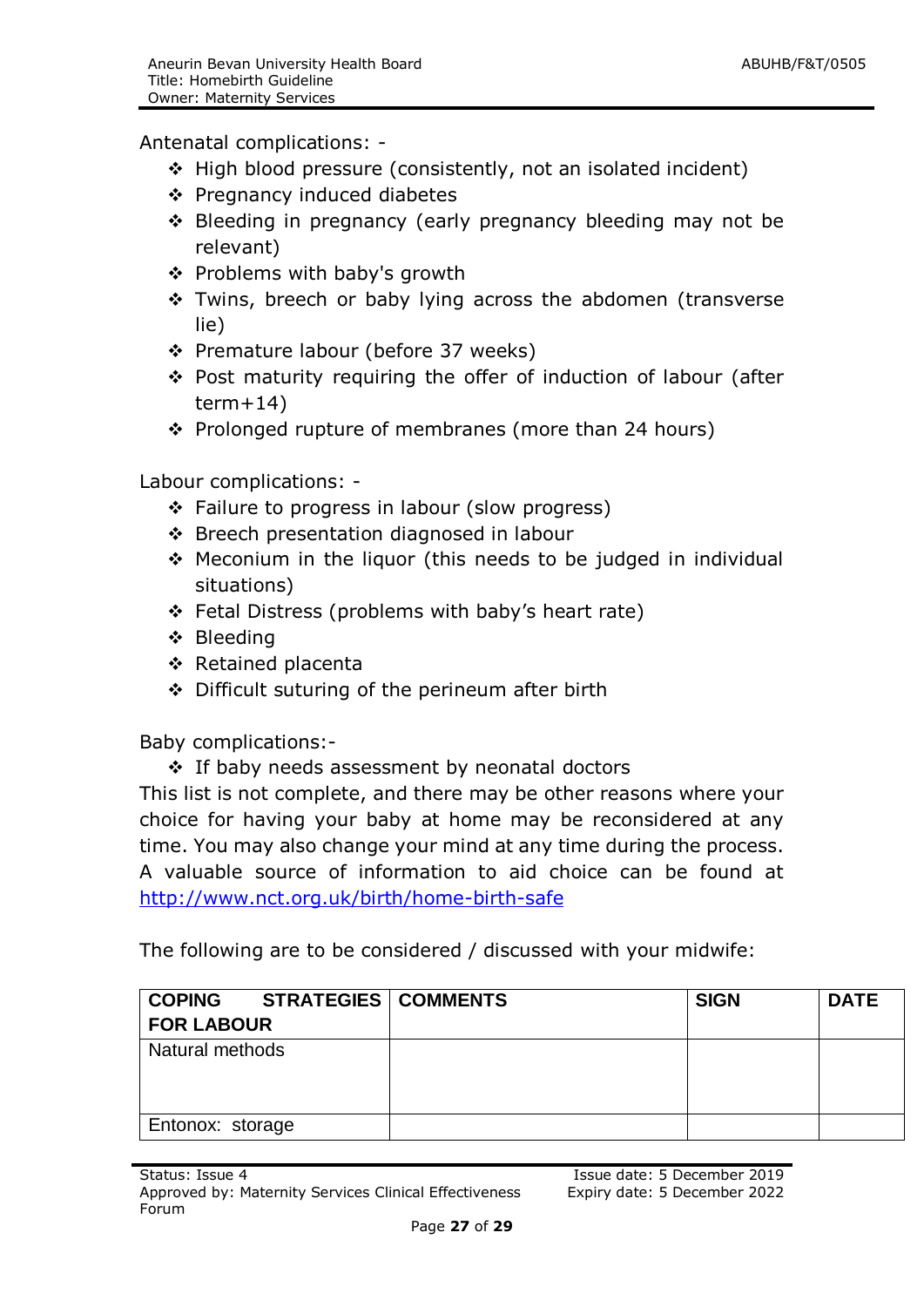| Order                              |  |  |
|------------------------------------|--|--|
| Pethidine: prescription<br>Storage |  |  |

| <b>PRACTICAL PLANS</b>             | <b>COMMENTS</b> | <b>SIGN</b> | <b>DATE</b> |
|------------------------------------|-----------------|-------------|-------------|
| Birth plan: include All Wales      |                 |             |             |
| <b>Clinical Pathway for Normal</b> |                 |             |             |
| Labour                             |                 |             |             |
| Phone numbers                      |                 |             |             |
|                                    |                 |             |             |
|                                    |                 |             |             |
| Equipment                          |                 |             |             |
|                                    |                 |             |             |
|                                    |                 |             |             |
| Previous<br>hospital<br>notes      |                 |             |             |
| checked                            |                 |             |             |
|                                    |                 |             |             |
| Use of birth pool at home:         |                 |             |             |
| appropriate size, space,           |                 |             |             |
| weight of water, insurance         |                 |             |             |

| <b>ASSESSMENT OF HOME</b>     | <b>COMMENTS</b> | <b>SIGN</b> | <b>DATE</b> |
|-------------------------------|-----------------|-------------|-------------|
| Telephone / mobile cover      |                 |             |             |
| Water / electricity / heating |                 |             |             |
| Emergency access              |                 |             |             |
| Detailed map / directions     |                 |             |             |

Your baby's heartbeat will be recorded through active labour intermittently using a Pinnards stethoscope or a hand-held sonicaid. The recommended guidelines for the monitoring of your baby's heart rate are at least every 15minutes during the first stage of labour and every 5 minutes (or after every contraction) in the second stage of labour. If the midwife is unhappy with the baby's heart rate then she will advise transfer, usually by ambulance, to the obstetric unit at the hospital. The midwife is the lead professional at your homebirth and a second midwife attends for the birth.